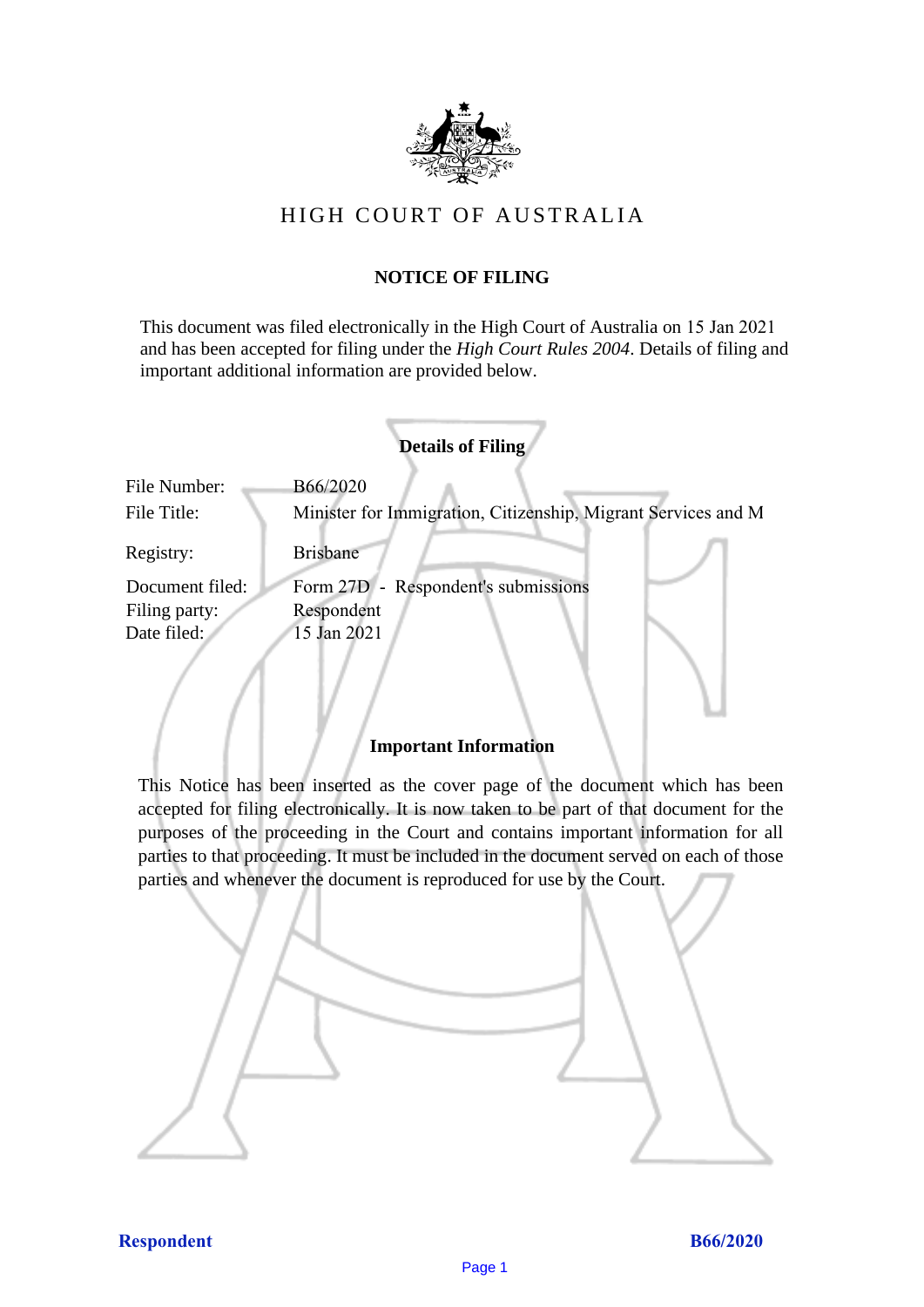IN THE HIGH COURT OF AUSTRALIA IN THE HIGH COURT OF AUSTRALIA

B66/2020

No: B66 of 2020 No: B66 of 2020

# BETWEEN: **MINISTER FOR IMMIGRATION, CITIZENSHIP, MIGRANT**  BETWEEN: MINISTER FOR IMMIGRATION, CITIZENSHIP, MIGRANT **SERVICES AND MULTICULTURAL AFFAIRS** SERVICES AND MULTICULTURAL AFFAIRS RESPONDENT BETWEEN MINISTER FOR IMMIGRATION, CITIZENSHIP, MICHANT<br>
BETWEEN MINISTER FOR IMMIGRATION, CITIZENSHIP, MIGRANT<br>
SHOVICES AND MILE ITELLE THEAT. AFFAIRS<br>
Appellant<br>
THE DEANNALLYNICEY MOORCROFT<br>
Respondent<br>
20<br>
2

Appellant Appellant

and and

**DEANNA LYNLEY MOORCROFT** DEANNA LYNLEY MOORCROFT

Respondent Respondent

# **RESPONDENT'S SUBMISSIONS** RESPONDENT'S SUBMISSIONS

 $\mathcal{L}_\mathcal{L} = \{ \mathcal{L}_\mathcal{L} = \{ \mathcal{L}_\mathcal{L} = \{ \mathcal{L}_\mathcal{L} = \{ \mathcal{L}_\mathcal{L} = \{ \mathcal{L}_\mathcal{L} = \{ \mathcal{L}_\mathcal{L} = \{ \mathcal{L}_\mathcal{L} = \{ \mathcal{L}_\mathcal{L} = \{ \mathcal{L}_\mathcal{L} = \{ \mathcal{L}_\mathcal{L} = \{ \mathcal{L}_\mathcal{L} = \{ \mathcal{L}_\mathcal{L} = \{ \mathcal{L}_\mathcal{L} = \{ \mathcal{L}_\mathcal{$ 

**\_\_\_\_\_\_\_\_\_\_\_\_\_\_\_\_\_\_\_\_\_\_\_\_\_\_\_\_\_\_\_\_\_\_\_\_\_\_\_\_\_\_\_\_\_\_\_\_\_\_\_\_\_\_\_\_\_\_\_\_\_\_\_\_\_\_\_\_\_\_\_\_\_**

20 20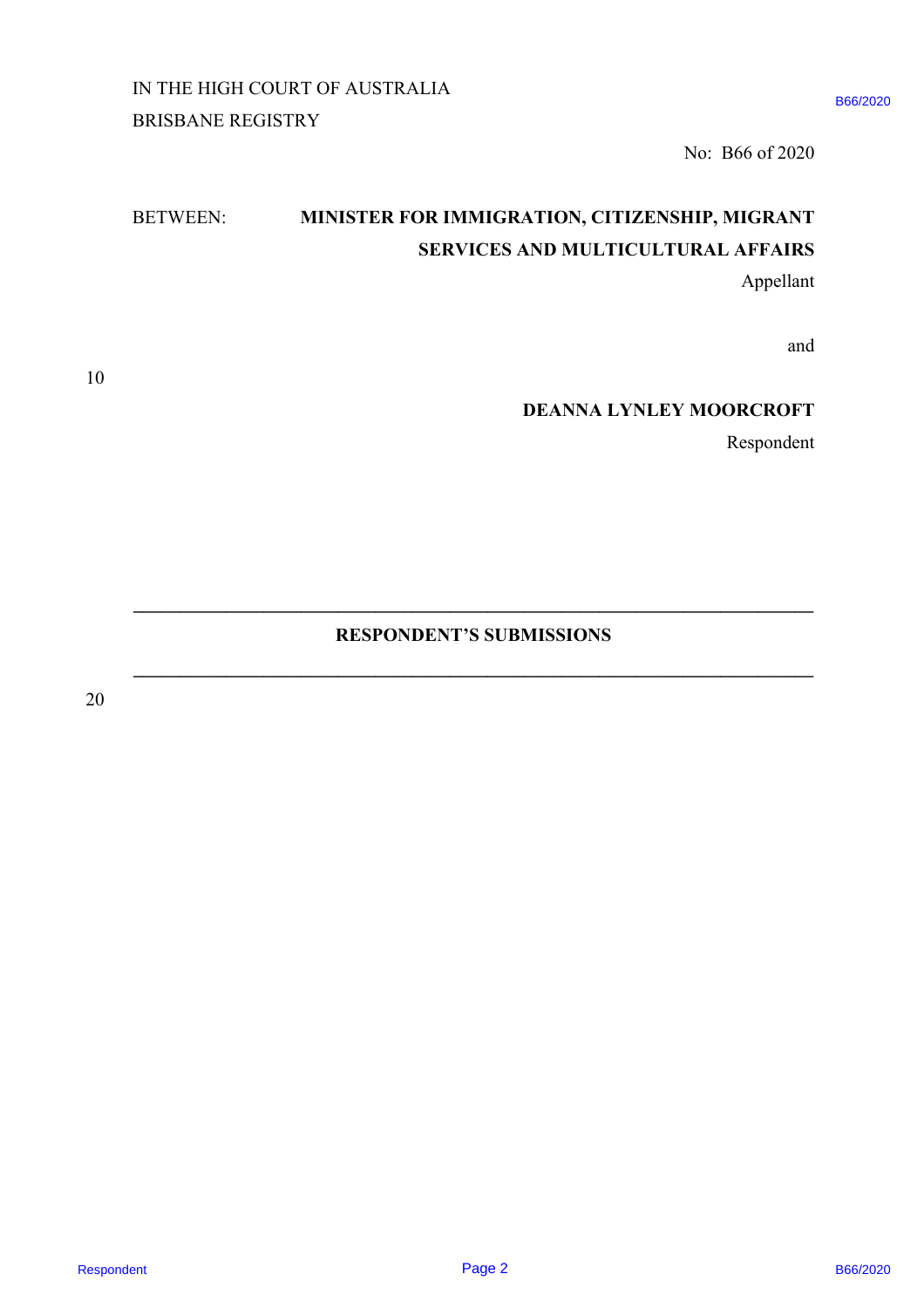### **Part I: Certification** Part I: Certification

1. The respondent, Deanna Lynley Moorcroft, certifies that these submissions are in a form 1. The respondent, Deanna Lynley Moorcroft, certifies that these submissions are in a form suitable for publication on the internet. suitable for publication on the internet.

# **Part II: Issue** Part II: Issue

- 2. This appeal gives rise to the following issue: whether the phrase "removed ... from Australia" in subpara (d) of the definition of "behaviour concern non-citizen" (**BCNC**) Australia" in subpara (d) of the definition of "behaviour concern non-citizen" (BCNC) 10 in s 5(1) of the *Migration Act 1958* (Cth) (Act) refers to removal *in fact* (as contended for by the appellant, the Minister for Immigration, Citizenship, Migrant Services and for by the appellant, the Minister for Immigration, Citizenship, Migrant Services and Multicultural Affairs (**Minister**)) or to *lawful* or *valid* removal in accordance with Multicultural Affairs (Minister)) or to /awful or valid removal in accordance with Division 8 of Part 2 of the Act (as contended for by the respondent). Division <sup>8</sup> of Part 2 of the Act (as contended for by the respondent).
- 3. At [2.3] of his submissions filed on 4 December 2020 (**AS**), the Minister refers to a At [2.3] of his submissions filed on 4 December 2020 (AS), the Minister refers to a submission advanced by the respondent in the Federal Court, namely, that the phrase submission advanced by the respondent in the Federal Court, namely, that the phrase "removed … from another country" in subpara (d) of the definition of BCNC refers to "removed ... from another country" in subpara (d) of the definition of BCNC refers to removal in fact. That question does not fall for determination in these proceedings. In any event, for the reasons developed in Part V of these submissions, the respondent any event, for the reasons developed in Part V of these submissions, the respondent 20 contends that those words are to be read as referring to *lawful* or *valid* removal from contends that those words are to be read as referring to /awful or valid removal from another country and that, even if they do refer to removal in fact, that does not detract from the force of the respondent's argument as to the construction of the words from the force of the respondent's argument as to the construction of the words "removed ... from Australia".<sup>1</sup> 1. The respondent Demann Lyndey Moorevorf, certifies that these submissions are in a form satisfied for publication on the internal.<br> **Part 11:** Issue<br> **Part 11:** Issue<br> **Part 11:** Issue<br> **Part 11:** Issue<br> **Part 11:** Issu

### **Part III: Section 78B Notices**  Part II: Section 78B Notices

4. The respondent has considered whether any notice should be given in compliance with 4. The respondent has considered whether any notice should be given in compliance with s 78B of the *Judiciary Act 1903* (Cth) and has concluded that no such notice is necessary. <sup>s</sup> 78B of the Judiciary Act 1903 (Cth) and has concluded that no such notice is necessary.

### 30 **Part IV: Facts**

 $\frac{1}{1}$  In so far as the respondent requires leave to advance the former argument, he seeks it. No question of the application of r 42.08.5 of the *High Court Rules 2004* (Cth) arises, for the argument is not one which could properly be the subject of a notice of contention, even if it had been raised below. That is because could properly be the subject of <sup>a</sup> notice of contention, even if it had been raised below. That is because a submission about the proper construction of the words "removed ... from another country", even if accepted, cannot of itself support the orders made below. This case concerns the proper construction of accepted, cannot of itself support the orders made below. This case concerns the proper construction of the words "removed … from Australia". the words "removed ... from Australia".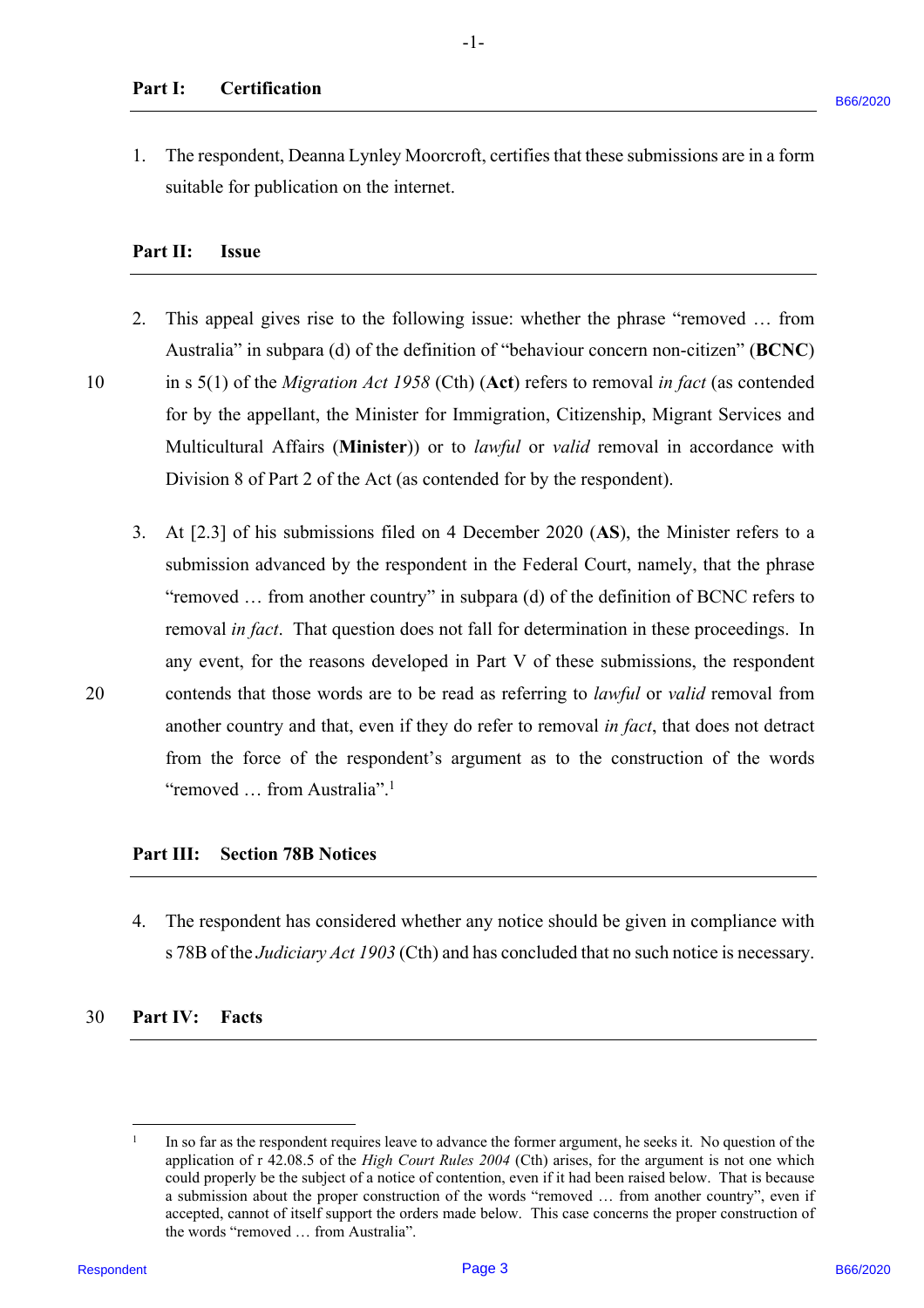- 5. There are no factual issues in dispute. The respondent generally agrees with the 5. There are no factual issues in dispute. The respondent generally agrees with the Minister's summary of the facts at AS [5]-[13]. Minister's summary of the facts at AS [5]-[13]. B66/2020
- 6. The respondent also agrees with the Minister's chronology filed on 4 December 2020 The respondent also agrees with the Minister's chronology filed on 4 December 2020 but would add the following by way of supplementation: but would add the following by way of supplementation:
	- (a) On 17 November 2013, the respondent arrived in Australia and was granted a (a) On 17 November 2013, the respondent arrived in Australia and was granted a Special Category (subclass 444) visa (**special category visa**): Core Appeal Book Special Category (subclass 444) visa (special category visa): Core Appeal Book (**CAB**) at 14 [1]. (CAB) at 14 [1].
- (b) On 24 December 2017, the respondent returned to New Zealand to visit members of (b) On 24 December 2017, the respondent returned to New Zealand to visit members of 10 her family: CAB 14 [2]. her family: CAB 14 [2].
	- (c) On 2 January 2018, the respondent returned to Australia by plane: CAB 14 [2]-[3]. (c) On 2 January 2018, the respondent returned to Australia by plane: CAB 14 [2]-[3].
	- 7. A summary can also be found at [2]-[10] of the reasons for judgment of the Federal A summary can also be found at [2]-[10] of the reasons for judgment of the Federal Court (**J**): CAB 33-35. Court (J): CAB 33-35.

# Part V: **Argument**

### **Overview** Overview

- 8. For the reasons that follow, the respondent was not "removed … from Australia" on 8. For the reasons that follow, the respondent was not "removed ... from Australia" on 20 4 January 2018 consequent upon the unlawful cancellation on 3 January 2018 of the 4 January 2018 consequent upon the unlawful cancellation on <sup>3</sup> January 2018 of the special category visa that she previously held. Accordingly, the respondent did not fall special category visa that she previously held. Accordingly, the respondent did not fall foul of the criterion for the grant of that visa in s  $32(2)(a)(ii)$  of the Act. 20
	- 9. *First*, the text and context of the phrase, and the object of the Act, indicate that a non-First, the text and context of the phrase, and the object of the Act, indicate that a noncitizen will not have been removed from Australia within the meaning of subpara (d) of citizen will not have been removed from Australia within the meaning of subpara (d) of the definition of BCNC unless his or her removal was effected in accordance with the definition of BCNC unless his or her removal was effected in accordance with Division 8 of Part 2 of the Act. Division <sup>8</sup> of Part <sup>2</sup> of the Act.
- 10. *Secondly* and alternatively, the context and purpose of subpara (d) of the definition of 10. Secondly and alternatively, the context and purpose of subpara (d) of the definition of30 BCNC support the implication of the word "lawfully" or "validly" in that provision, so BCNC support the implication of the word "lawfully" or "validly" in that provision, so that it, relevantly, reads: "has been lawfully [or validly] removed … from Australia". that it, relevantly, reads: "has been lawfully [or validly] removed ... from Australia".
- 11. The construction for which the Minister contends leads not only to harsh, but also 11. The construction for which the Minister contends leads not only to harsh, but also absurd, outcomes. It has the effect that a non-citizen in the position of the respondent absurd, outcomes. It has the effect that <sup>a</sup> non-citizen in the position of the respondent could never be granted a special category visa in the future – even if he or she were able to establish on judicial review that his or her purported removal from Australia was to establish on judicial review that his or her purported removal from Australia was unlawful. It would also have the effect that a non-citizen in the position of the unlawful. It would also have the effect that a non-citizen in the position of the respondent who, for example, has been removed from Australia in bad faith or for an Minister's startuneary of the factor at AS [5] [13].<br>
6. The expondent also agrees with the Minister's chronology filed on 4 December 2020<br>
bar would add the following by say of superbenetizations:<br>
(a) On 17 Newtonber 20

30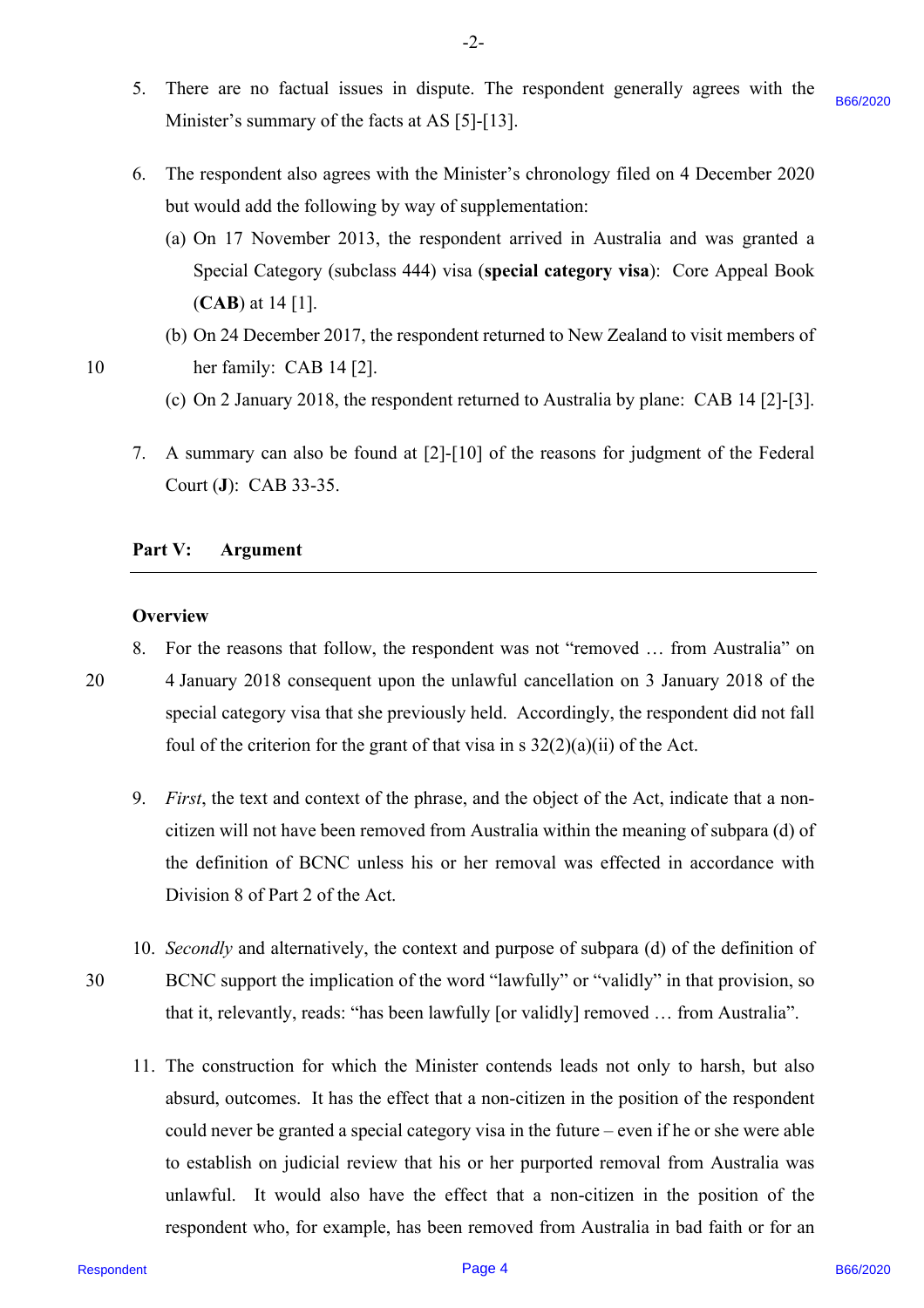B66/2020

improper purpose could never be granted a special category visa. The construction for improper purpose could never be granted <sup>a</sup> special category visa. The construction for which the respondent contends, on the other hand, is not only consistent with the text and context of the provision but it does not run into such difficulties. and context of the provision but it does not run into such difficulties.

### **Text** Text

12. As this Court has repeatedly emphasised, the starting point in construing a statutory 12. As this Court has repeatedly emphasised, the starting point in construing <sup>a</sup> statutory provision is its text, having regard to its context and legislative purpose.<sup>2</sup> Ordinarily, the intended meaning of statutory words will accord with their grammatical meaning. However, the context, the consequences of the grammatical meaning, the purpose of the However, the context, the consequences of the grammatical meaning, the purpose of the

- 10 statute or any applicable canons of construction may require a different construction to be adopted. 3 be adopted.?
- 13. The law also eschews the adoption of rigid rules in statutory construction.4 In some 13. The law also eschews the adoption of rigid rules in statutory construction.4 In some circumstances, a court will be justified in "reading a statutory provision as if it contained circumstances, <sup>a</sup> court will be justified in "reading <sup>a</sup> statutory provision as ifit contained additional words or omitted words".<sup>5</sup> Those words "are sometimes words of limitation" and "sometimes words of extension" but they are "always words of explanation".6 and "sometimes words of extension" but they are "always words of explanation".® Where there is a constructional choice between alternative meanings, none of which is Where there is <sup>a</sup> constructional choice between alternative meanings, none of which is wholly ungrammatical or unnatural, consideration needs to be given to "the relative wholly ungrammatical or unnatural, consideration needs to be given to "the relative coherence of the alternatives with identified statutory objects or policies".<sup>7</sup> which the respondent contents, on the other hand, is we only consistent with the text of the state of the state of the state of the state of the state of the state of the state of the state of the state of the state of th
	- 14. Section 32(2)(a)(ii) of the Act provides that a criterion for the grant of a special category 14. Section 32(2)(a)(ii) of the Act provides that <sup>a</sup> criterion for the grant of <sup>a</sup> special category visa is that the Minister is satisfied that the applicant for the visa "is neither a [BCNC] nor a health concern non-citizen". nor a health concern non-citizen".
	- 15. A BCNC is defined in s 5(1) as, relevantly, "a non-citizen who … has been removed … 15. A BCNC is defined in <sup>s</sup> 5(1) as, relevantly, "a non-citizen who ... has been removed ... from Australia". The word "remove" is defined in s 5(1) as "remove from Australia". from Australia". The word "remove" is defined in <sup>s</sup> 5(1) as "remove from Australia". A "removee" is defined in s 5(1) as "an unlawful non-citizen removed, or to be removed, A "removee" is defined in <sup>s</sup> 5(1) as "an unlawful non-citizen removed, or to be removed, under Division 8 of Part 2". under Division 8 of Part 2".
- <sup>6</sup> *Taylor* at 556 [65] per Gageler and Keane JJ.
- <sup>7</sup> *Taylor* at 557 [66] per Gageler and Keane JJ. 7 Taylor at 557 [66] per Gageler and Keane JJ.

<sup>&</sup>lt;sup>2</sup> Alcan (NT) Alumina Pty Ltd v Commissioner of Territory Revenue (2009) 239 CLR 27 at 31 [4] per French CJ, 46-47 [47] per Hayne, Heydon, Crennan and Kiefel JJ (and the cases there cited). See, more French CJ, 46-47 [47] per Hayne, Heydon, Crennan and Kiefel JJ (and the cases there cited). See, more recently, Minister for Home Affairs v DLZ18 (2020) 95 ALJR 14 at 20<sup>[44]</sup> per Kiefel CJ, Bell, Gageler, Keane and Gordon JJ.

<sup>&</sup>lt;sup>3</sup> Project Blue Sky Inc v Australian Broadcasting Authority (1998) 194 CLR 355 at 384 [78] per McHugh, Gummow, Kirby and Hayne JJ.

<sup>4</sup> *Taylor v The Owners – Strata Plan No 11564* (2014) 253 CLR 531 (*Taylor*) at 548 [37] per French CJ, <sup>4</sup> Taylor v The Owners — Strata Plan No 11564 (2014) 253 CLR 531 (Taylor) at 548 [37] per French CJ, Crennan and Bell JJ. Crennan and Bell JJ.

<sup>&</sup>lt;sup>5</sup> *Taylor* at 548 [38] per French CJ, Crennan and Bell JJ.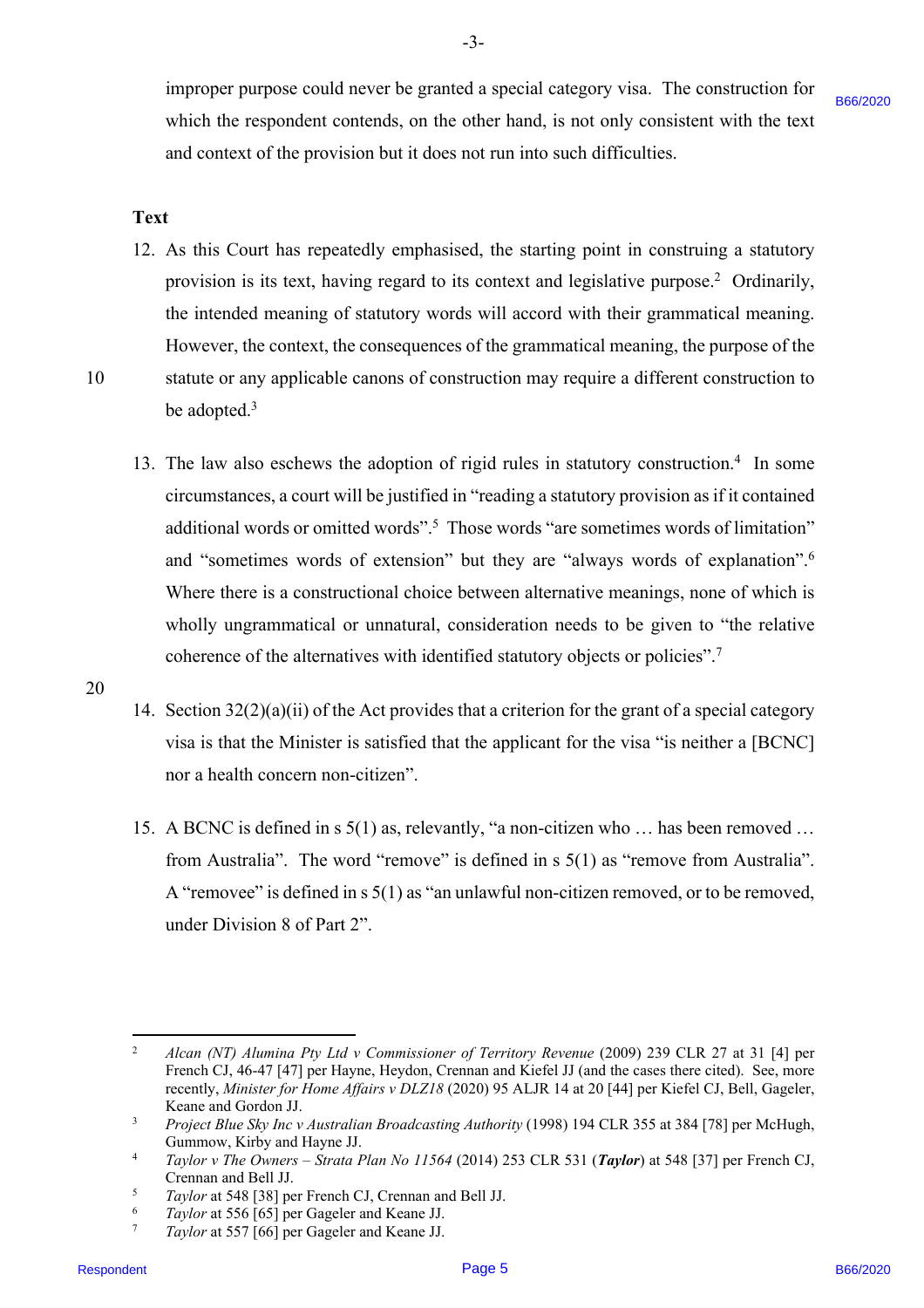16. An "unlawful non-citizen" is defined in s  $14(1)$  of the Act as "[a] non-citizen in the migration zone who is not a lawful non-citizen". Section 13(1) defines a "lawful non-migration zone who is not <sup>a</sup> lawful non-citizen". Section 13(1) defines <sup>a</sup> "lawful noncitizen" as "[a] non-citizen in the migration zone who holds a visa that is in effect". If a non-citizen's visa is cancelled while that person is in the migration zone, by force of <sup>a</sup> non-citizen's visa is cancelled while that person is in the migration zone, by force ofs 15 of the Act, that person becomes, on the cancellation, an unlawful non-citizen unless, <sup>s</sup> <sup>15</sup> ofthe Act, that person becomes, on the cancellation, an unlawful non-citizen unless, immediately before the cancellation, he or she is given another visa that is in effect. immediately before the cancellation, he or she is given another visa that is in effect.

-4- -4-

- 17. Division 8 of Part 2 of the Act deals with removal of unlawful non-citizens from 17. Division <sup>8</sup> of Part 2 of the Act deals with removal of unlawful non-citizens from Australia, regional processing and transitory persons. Under the Act, 'removal' is Australia, regional processing and transitory persons. Under the Act, 'removal' is 10 distinct from 'deportation' which is separately provided for in Division 9 of Part 2 of the Act. Section 198 of the Act imposes an obligation on officers of the Commonwealth the Act. Section 198 of the Act imposes an obligation on officers of the Commonwealth to remove unlawful non-citizens as soon as reasonably practicable. to remove unlawful non-citizens as soon as reasonably practicable.
- 18. The purported cancellation of the respondent's visa on 3 January 2018 was affected by The purported cancellation of the respondent's visa on <sup>3</sup> January 2018 was affected by 18. jurisdictional error, and quashed by the Federal Circuit Court: J [8] (CAB 34). For the purposes of the Act, it was void, ab initio, and had no effect.<sup>8</sup> The respondent's special category visa, therefore, was never cancelled such that she did not became an unlawful category visa, therefore, was never cancelled such that she did not became an unlawful non-citizen at any time prior to her removal from Australia on 4 January 2018. The non-citizen at any time prior to her removal from Australia on 4 January 2018. The Minister concedes as much at AS [14]. As the power to remove in s 198 only applies to Minister concedes as much at AS [14]. As the power to remove in <sup>s</sup> 198 only applies to 20 an unlawful non-citizen, the respondent was not lawfully removed in accordance with that section. Her physical removal did not constitute removal within the meaning of the that section. Her physical removal did not constitute removal within the meaning of the Act. Rather, the respondent was removed, purportedly, pursuant to the Act. Act. Rather, the respondent was removed, purportedly, pursuant to the Act.
- 19. In contending that the phrase "removed ... from Australia" connotes nothing more than removal in fact (AS [26]-[32]), the Minister overlooks the definition of "removee" in s 5(1). This definition fed into the Federal Court's analysis (see J [31], [35]: CAB 41- <sup>s</sup> 5(1). This definition fed into the Federal Court's analysis (see <sup>J</sup> [31], [35]: CAB 41- 42) and is an important consideration. Because "removee" is given a particular meaning 42) and is an important consideration. Because "removee" is given aparticular meaning by the Act, other grammatical forms of that word, such as the words "remove", by the Act, other grammatical forms of that word, such as the words "remove", "removed" and "removal", have corresponding meanings.<sup>9</sup> It follows that "removed", 30 as that word is used in the opening part of subpara (d) of the definition of BCNC, means as that word is used in the opening part of subpara (d) of the definition of BCNC, means "removed from Australia under Division 8 of Part 2 of the Act". The definition not only "removed from Australia under Division <sup>8</sup> of Part 2 of the Act". The definition not only "fix[es] upon governmental acts … in relation to an individual as a convenient proxy "fix[es] upon governmental acts ... in relation to an individual as <sup>a</sup> convenient proxy for identifying individuals of "behaviour concern"" (AS  $[37]$ <sup>10</sup> but it requires that those migration some who is not a landid rom-stituent. Section 13(1) defines a "landid rom-<br>eithered "6 "[9] pass-cluze in the halon migration zone who leads a view that is in effect. "If the control is a more information and a

30

<sup>&</sup>lt;sup>8</sup> Hossain v Minister for Immigration and Border Protection (2018) 264 CLR 123 at 133 [24] per Kiefel CJ, Gageler and Keane JJ. 8

 $\alpha$ Acts Interpretation Act 1901 (Cth), s 18A.

<sup>&</sup>lt;sup>9</sup> *Acts Interpretation Act 1901* (Cth), s 18A.<br><sup>10</sup> The respondent places no reliance on the example of the abducted child given by the Federal Court at J [34] (CAB 41-42) (*cf* AS [32], [36]). However, the Minister's argument that removal includes any form <sup>J</sup> [34] (CAB 41-42) (cfAS [32], [36]). However, the Minister's argument that removal includes any form of de facto removal by government officials extends to completely arbitrary acts and acts in bad faith in 10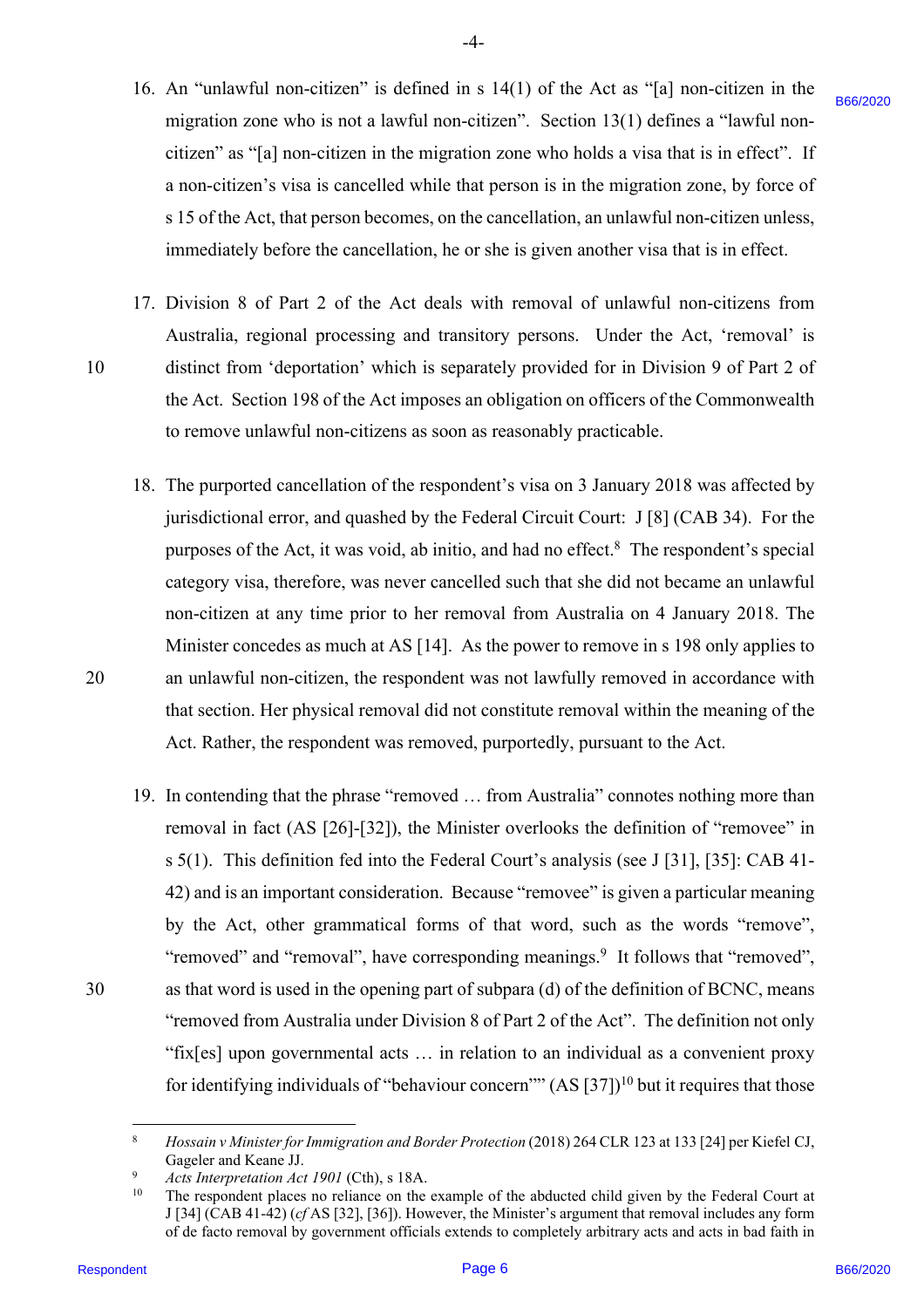acts – here, removal from Australia – be performed in accordance with law (*cf* AS [26]- acts — here, removal from Australia — be performed in accordance with law (cfAS [26]- [32]). [32]). B66/2020

- 20. As the respondent was not an unlawful non-citizen when she was purportedly removed 20. As the respondent was not an unlawful non-citizen when she was purportedly removed from Australia, she was never a removee under the Act. And since she was, and is, not from Australia, she was never a removee under the Act. And since she was, and is,not a removee, she was never "removed" for the purposes of the definition of BCNC. The <sup>a</sup> removee, she was never "removed" for the purposes of the definition of BCNC. The Federal Court was correct so to conclude at J [30]-[31] and [35] (CAB 41-42). Federal Court was correct so to conclude at <sup>J</sup> [30]-[31] and [35] (CAB 41-42).
- 21. At AS [15], the Minister contends that "the retrospective nullification (by order made 21. At AS [15], the Minister contends that "the retrospective nullification (by order made 10 on 28 June 2018) of the cancellation decision (purportedly made on 3 January 2018) on 28 June 2018) of the cancellation decision (purportedly made on <sup>3</sup> January 2018) does not entail that the respondent was not removed from Australia (which was done on does not entail that the respondent was not removed from Australia (which was done on 4 January 2018)" and observes that "[c]ertiorari was never granted with respect to the 4 January 2018)" and observes that "[c]ertiorari was never granted with respect to the "act" of removal". But not even the institution of judicial review proceedings seeking "act" of removal". But not even the institution of judicial review proceedings seeking to quash the legal consequences attached to the decision to remove the respondent from to quash the legal consequences attached to the decision to remove the respondent from Australia, being a "migration decision" within the meaning of ss 5(1) and 474 of the Australia, being <sup>a</sup> "migration decision" within the meaning of ss 5(1) and 474 of the Act,<sup>11</sup> would be enough for her to satisfy the criterion for the grant of a special category visa in s  $32(2)(a)(ii)$ . On the Minister's construction of the definition of BCNC, in the absence of the making of a regulation under ss 32(2)(b) and (c) (discussed later in these absence of the making of <sup>a</sup> regulation under ss 32(2)(b) and (c) (discussed later in these submissions), the respondent (and others in her position) will forever fall foul of submissions), the respondent (and others in her position) will forever fall foul of 20 s  $32(2)(a)(ii).<sup>12</sup>$ [121]).<br>
20. As the respondent was not an university to ex-drist or when show as perpertely convered<br>
from Antalia, the was never a terms of the frequency and is seen as a set of the set of the set of the set of<br>
a remove 10
	- 22. Further, contrary to AS [16], it was not necessary—impractical as it might be for an 22. Further, contrary to AS [16], it was not necessary—impractical as it might be for an unrepresented person in immigration clearance<sup>13</sup>—to enjoin officers of the Commonwealth from purporting to remove the respondent from Australia, since her Commonwealth from purporting to remove the respondent from Australia, since her removal was never effected under the Act. Nor is it necessary (or, for that matter, sufficient for the purpose of satisfying the criterion in s  $32(2)(a)(ii)$  for the respondent to seek to quash the decision purportedly to remove her from Australia, since that to seek to quash the decision purportedly to remove her from Australia, since that physical act did not, for the reasons given above, achieve in law "remov[al] … from physical act did not, for the reasons given above, achieve in law "remov{al] ... from Australia" for the purposes of subpara (d) of the definition of BCNC. Australia" for the purposes of subpara (d) of the definition of BCNC.

20

-5- 5-

addition to actions where the jurisdictional error has resulted from a genuine mistake by officials as is appeared to be acknowledged at AS [32].

<sup>11</sup> A decision to remove a non-citizen from Australia is at least the "doing or refusing to do any other act or A decision to remove a non-citizen from Australia is at least the "doing or refusing to do any other act or thing": s  $474(3)(g)$ .

 $12$  The respondent was required to make a fresh application for a special category visa as the special category visa that she previously held, being a temporary visa to remain in Australia, ceased to be in effect upon visa that she previously held, being a temporary visa to remain in Australia, ceased to be in effect upon her "leav[ing] Australia", even though the decision to cancel the earlier visa was affected by jurisdictional her "leav[ing] Australia", even though the decision to cancel the earlier visa was affected by jurisdictional error: s 82(8). See *Hicks v Nixon* (2004) 138 FCR 32 at 42 [44], [49] per Nicholson J; *Hicks v Minister*  error: s 82(8). See Hicks v Nixon (2004) 138 FCR 32 at 42 [44], [49] per Nicholson J; Hicks v Minister for Immigration and Multicultural and Indigenous Affairs (2005) 146 FCR 427 (Hicks) at 438 [39] per French, Marshall and Mansfield JJ.

<sup>&</sup>lt;sup>13</sup> In the respondent's case, this was a period of less than 24 hours: her visa was purportedly cancelled on 3 January 2018 (Appellant's Book of Further Materials (**AFM**) at 17 [5], 43-47) and her removal from <sup>3</sup> January 2018 (Appellant's Book of Further Materials (AFM) at 17 [5], 43-47) and her removal from Australia was effected at 8:25 am on 4 January 2018 (AFM at 69). Australia was effected at 8:25 am on 4 January 2018 (AFM at 69).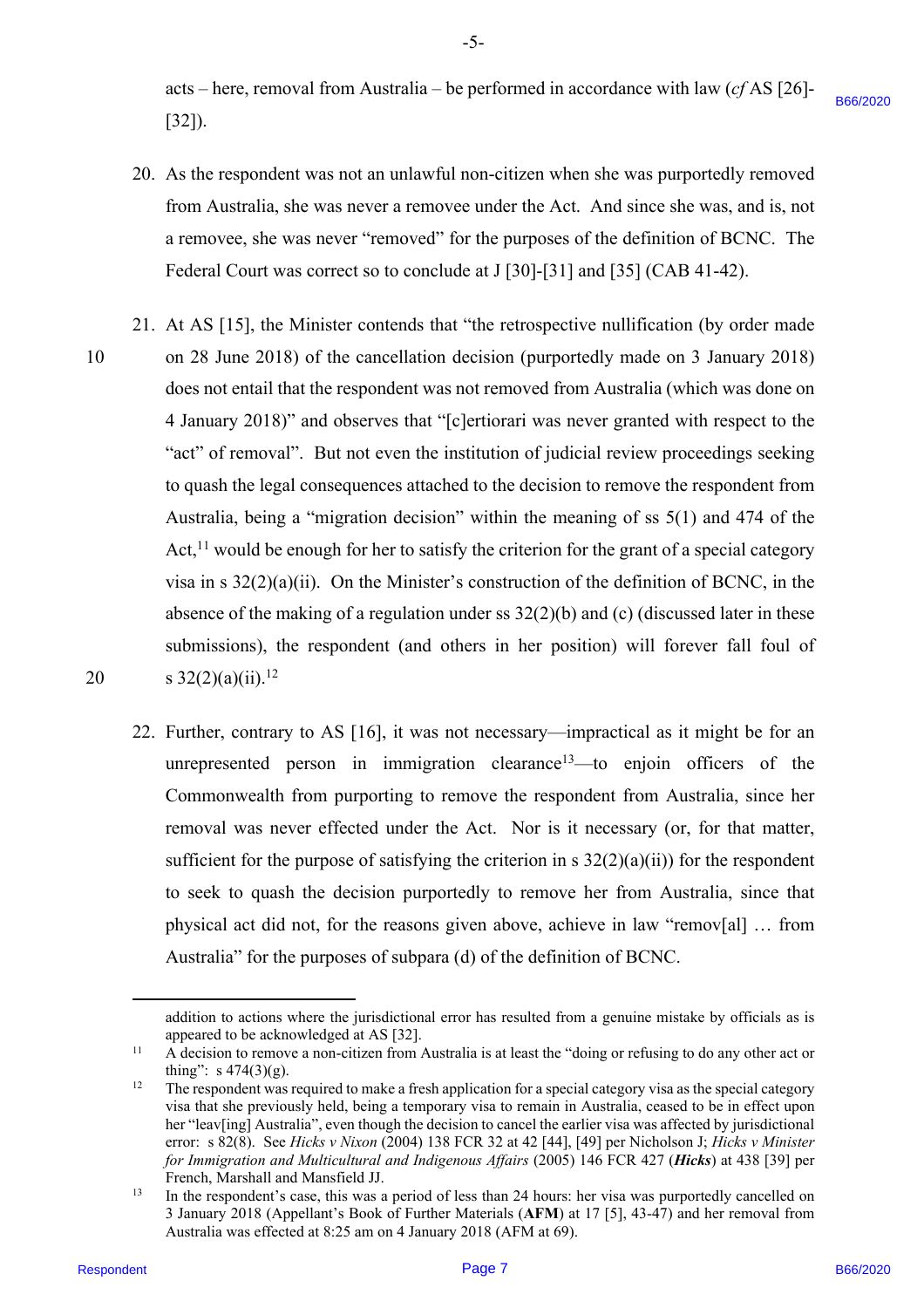23. The Minister's reliance on the *Brian Lawlor* principle<sup>14</sup> (AS [29], though  $cf$  AS [31]) is misplaced. The respondent did not here seek merits review of a decision to refuse to misplaced. The respondent did not here seek merits review of <sup>a</sup> decision to refuse to grant to her a visa that was affected by jurisdictional error.

-6-

### **Context and purpose** Context and purpose

- 24. The construction of the definition of BCNC for which the respondent contends is 24. The construction of the definition of BCNC for which the respondent contends is consistent with its context and purpose, and the object of the Act. consistent with its context and purpose, and the object of the Act.
- 10 25. So far as the object of the Act is concerned, s 4(1) provides that the object is "to regulate, 10.25. So far as the object of the Act is concerned, <sup>s</sup> 4(1) provides that the object is "to regulate, in the national interest, the coming into, and presence in, Australia of non-citizens". To in the national interest, the coming into, and presence in, Australia of non-citizens". To advance that object, s 4(4) provides that the Act "provides for the removal or deportation advance that object, <sup>s</sup> 4(4) provides that the Act "provides for the removal or deportation from Australia of non-citizens *whose presence in Australia is not permitted by this Act*" from Australia of non-citizens whose presence in Australia is not permitted by this Act" [emphasis added]. The Act contemplates, therefore, that only an unlawful non-citizen [emphasis added]. The Act contemplates, therefore, that only an unlawful non-citizen may be removed or deported from Australia. If that is so, it would be inconsistent with may be removed or deported from Australia. If that is so, it would be inconsistent with the object of the Act to read subpara (d) of the definition of BCNC as preventing a non-the object of the Act to read subpara (d) of the definition of BCNC as preventing <sup>a</sup> noncitizen from being granted a visa solely on account of his or her having been unlawfully citizen from being granted a visa solely on account of his or her having been unlawfully removed or deported from Australia. removed or deported from Australia. 23. The Minister's reliance on the *Brista Landor* principle <sup>4</sup> (AS [29], though  $q/38$  [11]) is miglipled The respondent B6 at the set with matrix of decision to reliance the proposition of the set of the set of the con
- 20 26. So far as context and purpose are concerned, support for the respondent's construction 20 26. So far as context and purpose are concerned, support for the respondent's construction of subpara (d) of the definition of BCNC may be found in other parts of the definition. of subpara (d) of the definition of BCNC may be found in other parts of the definition. The other components of the definition evince a purpose of identifying defined levels The other components of the definition evince <sup>a</sup> purpose of identifying defined levels of behaviour of concern. A removal from Australia under the Act, based as it is on of behaviour of concern. A removal from Australia under the Act, based as it is on unlawful entry and refusal or cancellation of a visa,<sup>15</sup> serves the purpose of identifying behaviour of concern. A purported removal that is not effected under the Act, because behaviour of concern. A purported removal that is not effected under the Act, because it is affected by jurisdictional error, fails to serve the purpose of the definition and of identifying a mandatory criterion (s 32(2)(a)(ii)) for refusal of a special category visa. identifying a mandatory criterion (s 32(2)(a)(ii)) for refusal of a special category visa.
- 27. If a non-citizen has been removed from Australia consequent upon cancellation of his 27. If <sup>a</sup> non-citizen has been removed from Australia consequent upon cancellation of his 30 or her visa, but the decision to cancel the visa is later set aside for jurisdictional error, or her visa, but the decision to cancel the visa is later set aside for jurisdictional error, the consequence of an unlawful administrative act having been effected by the the consequence of an unlawful administrative act having been effected by the Commonwealth should not be sheeted home to the visa applicant. The Minister's Commonwealth should not be sheeted home to the visa applicant. The Minister's construction of subpara (d) of the definition of BCNC, however, has that effect. 30

<sup>&</sup>lt;sup>14</sup> Collector of Customs (NSW) v Brian Lawlor Automotive Pty Ltd (1979) 24 ALR 307.

<sup>15</sup> See, in particular, s 198(2) of the Act. See, in particular, <sup>s</sup> 198(2) of the Act.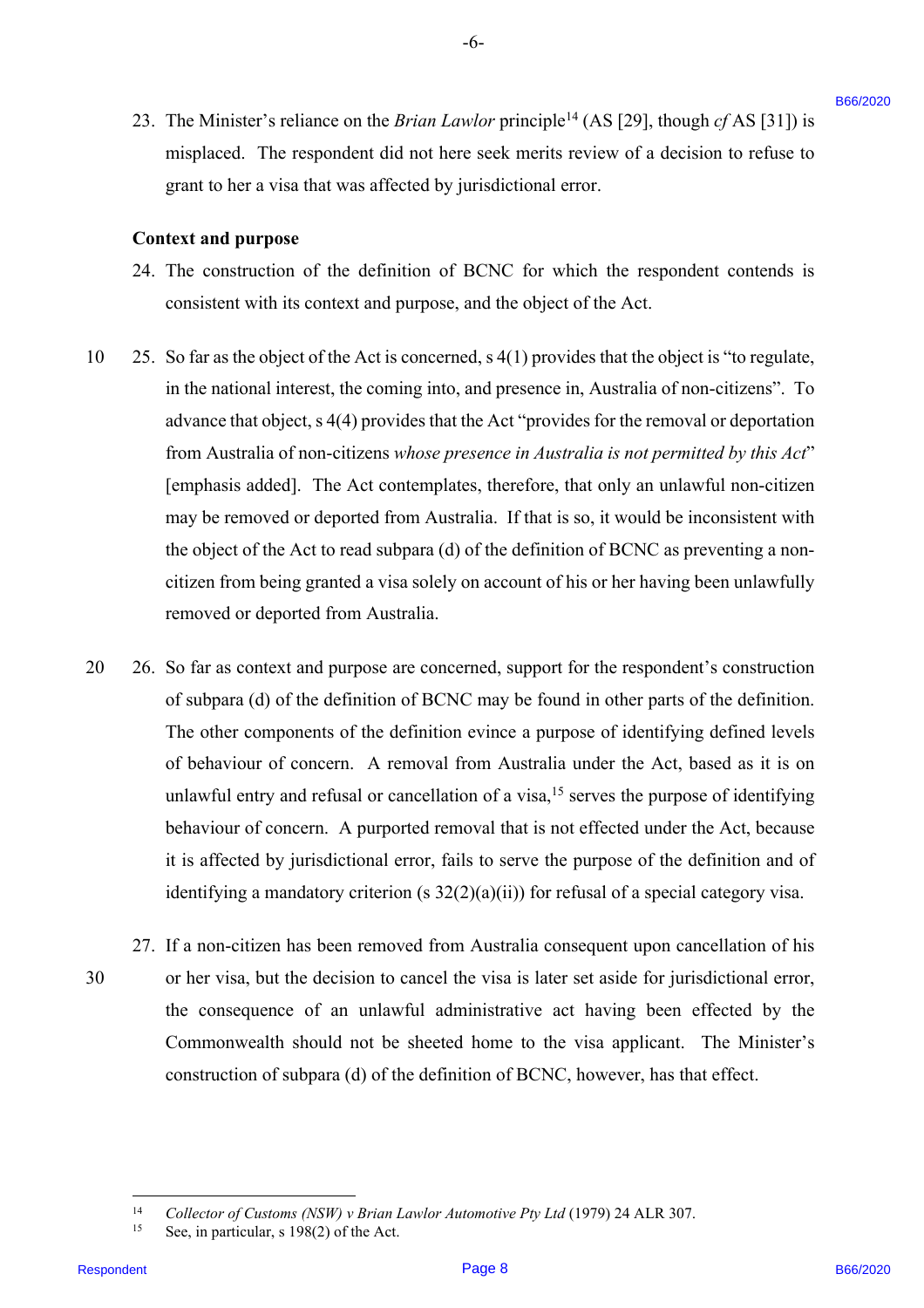- 28. The legislative history of the definition of BCNC also supports the respondent's 28. The legislative history of the definition of BCNC also supports the respondent's construction. construction. B66/2020
- 29. Section 4 of the *Migration Reform Act 1992* (Cth) (**Reform Act**) introduced the 29. Section 4 of the Migration Reform Act 1992 (Cth) (Reform Act) introduced the definition of BCNC into the Act. It has not been amended since its introduction. Section definition of BCNC into the Act. It has not been amended since its introduction. Section 10 of the Reform Act enacted s 32 of the Act (then s 26A). The criterion for the grant 10 of the Reform Act enacted <sup>s</sup> 32 of the Act (then <sup>s</sup> 26A). The criterion for the grant of a special category visa in s  $32(2)(a)(ii)$  has remained in the same terms since its enactment. enactment.
- 10 30. The Explanatory Memorandum to the Migration Reform Bill 1992 (Cth) (**1992 EM**) 10-30. The Explanatory Memorandum to the Migration Reform Bill 1992 (Cth) (1992 EM) provides no relevant commentary on the definition of BCNC.<sup>16</sup> That may be an indication that the Parliament did not turn its mind to the question of a visa applicant indication that the Parliament did not turn its mind to the question of a visa applicant losing his or her entitlement under the Act to be granted a visa as a result of a previous losing his or her entitlement under the Act to be granted <sup>a</sup> visa as <sup>a</sup> result of <sup>a</sup> previous government act that was purportedly, but not validly, performed under the Act. government act that was purportedly, but not validly, performed under the Act.
- 31. However, the Reform Act also enacted a definition of the phrase "allowed inhabitant of 31. However, the Reform Act also enacted <sup>a</sup> definition of the phrase "allowed inhabitant of the Protected Zone" which relevantly meant "an inhabitant of the Protected Zone, other than such an inhabitant ... who is a [BCNC]". It, together with the definition of BCNC, commenced on 1 November 1993.<sup>17</sup> The former was in place only for a period of 20 approximately 10 months, when it was repealed and replaced by s 4 of the *Migration*  approximately 10 months, when it was repealed and replaced by <sup>s</sup> 4 of the Migration *Legislation Amendment Act 1994* (Cth) (**1994 Act**), which commenced on 1 September Legislation Amendment Act 1994 (Cth) (1994 Act), which commenced on 1 September 1994.18 The new definition of "allowed inhabitant of the Protected Zone" did not 1994.'8 The new definition of "allowed inhabitant of the Protected Zone" did not include a reference to BCNC. However, there is an indication in the Explanatory include a reference to BCNC. However, there is an indication in the Explanatory Memorandum to the Migration Legislation Amendment Bill 1994 (Cth) (**1994 EM**) as Memorandum to the Migration Legislation Amendment Bill 1994 (Cth) (1994 EM) as to what was intended by the definition of BCNC. It relevantly provided as follows to what was intended by the definition of BCNC. It relevantly provided as follows (emphasis added):<sup>19</sup> construction,<br>29. Section 4 of the Afgorator Reform Act 1992 (Chi) (Reform Act) introduced the<br>dimitiants field of the Reform Act must have the memorial since introduction, Section<br>10 of the Reform Act more 6:32 of the Ar

"The definition of 'allowed inhabitant of the Protected Zone' is replaced by a definition "The definition of 'allowed inhabitant of the Protected Zone' is replaced by a definition which will place fewer restrictions on the inhabitants of the Protected Zone (an area between which will place fewer restrictions on the inhabitants of the Protected Zone (an area between 30 Australia and Papua New Guinea). Rather than an *automatic exclusion of inhabitants with* Australia and Papua New Guinea). Rather than an automatic exclusion of inhabitants with serious health problems or criminal records, which is the effect of the existing definition, the new definition creates a discretion to exclude such persons by means of a ministerial new definition creates a discretion to exclude such persons by means of a ministerial declaration under section 17." declaration under section 17."

20

<sup>16</sup> 1992 EM at 2 [8], 3 [13]. 1992 EM at 2 [8], <sup>3</sup> [13].

 $17$  See s 2(3) of the Reform Act.

 $18$  See s 2(3) of the 1994 Act.

<sup>19</sup> 1994 EM at 5. 1994 EM at 5.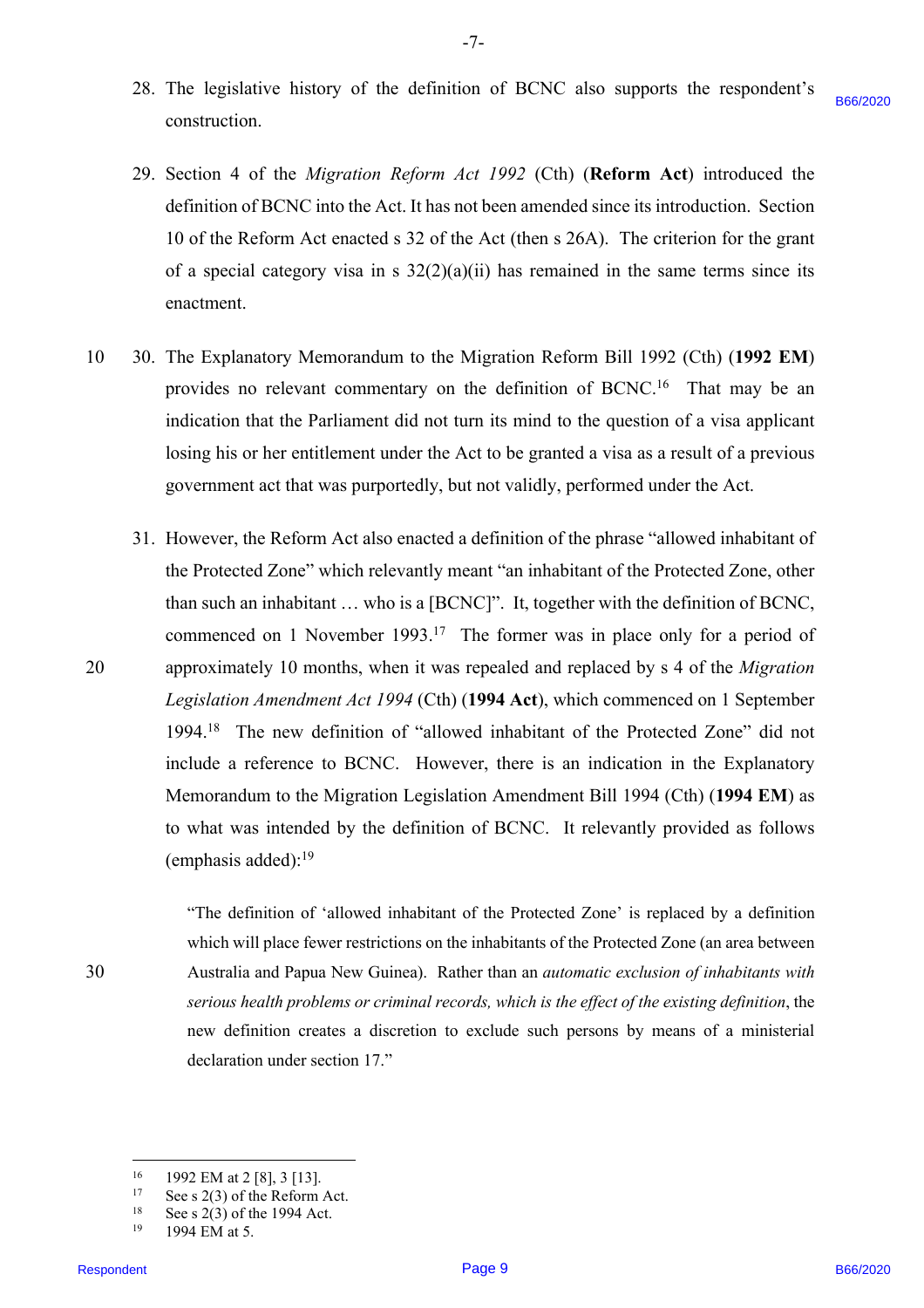32. Consistent with the submissions made earlier, the 1994 EM would suggest that Consistent with the submissions made earlier, the 1994 EM would suggest that 32. Parliament intended that a person convicted of a criminal offence which has Parliament intended that a person convicted of a criminal offence which has subsequently been quashed – at least prior to any decision being made on the visa subsequently been quashed —at least prior to any decision being made on the visa application – is not a BCNC (for want of a serious criminal record). It is then but a<br>short step to take to say that, by analogy, a person whose removal from Australia was short step to take to say that, by analogy, a person whose removal from Australia was not effected in accordance with the Act was not somebody who was "removed … from not effected in accordance with the Act was not somebody who was "removed ... from Australia". Australia". Particularel the heat also a greeour convided of a criminal offered which as<br>absorption of the particular of the spondent B66/2020 and the distribution of the via<br>single case of the spondent B66/2020 Page 10. In the spond

-8- -8-

- 33. It is also significant that subpara (d) of the definition of BCNC uses the term "removed" 10 from Australia and not merely, for example, "l[eft] Australia" (*cf* s 82(8)) involuntarily consequent upon cancellation, or purported cancellation, of his or her visa. consequent upon cancellation, or purported cancellation, of his or her visa.
	- 34. Returning to the 1992 EM, it should be noted that it made clear that amendments made Returning to the 1992 EM, it should be noted that it made clear that amendments made 34. with respect to "the regulation of entry to and stay in Australia as well as the detention with respect to "the regulation of entry to and stay in Australia as well as the detention and removal of non-citizens here unlawfully"<sup>20</sup> were only for the purpose of conferring power on the Executive to remove unlawful non-citizens from Australia.<sup>21</sup>
- 35. Further, the 1992 EM suggests, by analogy, that the word "remove", when used in the Further, the 1992 EM suggests, by analogy, that the word "remove", when used in the 35. context of regulating the removal of unlawful non-citizens, is limited to "lawful context of regulating the removal of unlawful non-citizens, is limited to "lawful 20 removal". For example, s 66A (now s 210 of the Act) provided that, subject to s 66D, removal". For example, <sup>s</sup> 66A (now <sup>s</sup> 210 of the Act) provided that, subject to <sup>s</sup> 66D, a non-citizen who was removed or deported was liable to pay the Commonwealth the <sup>a</sup> non-citizen who was removed or deported was liable to pay the Commonwealth the costs of his or her removal or deportation. Section 210 uses the same language. costs of his or her removal or deportation. Section 210 uses the same language.
	- 36. The word "non-citizen", where it first appears in s 210, is not preceded by the word "unlawful" and the section does not provide that it is only non-citizens lawfully removed from Australia that are liable to pay the Commonwealth for the costs of their removal. from Australia that are liable to pay the Commonwealth for the costs of their removal. The section is as broad as is subpara (d) the definition of BCNC. Yet, the 1992 EM The section is as broad as is subpara (d) the definition of BCNC. Yet, the 1992 EM

<sup>&</sup>lt;sup>20</sup> 1992 EM at 2 [5].  $20$ 21

<sup>21</sup> See, in particular, 1992 EM at: See, in particular, 1992 EM at:

<sup>• 4 [18]: &</sup>quot;... the Reform Bill will provide that a person in Australia will have one of two statuses lawful non-citizen (ie a person in the Migration Zone who holds a valid visa) or unlawful non-citizen lawful non-citizen (ie a person in the Migration Zone who holds a valid visa) or unlawful non-citizen (i.e. a person in the Migration Zone who does not hold a valid visa)"; (i.e. a person in the Migration Zone who does not hold a valid visa)";

<sup>•</sup> 10[53]: "… The power to deport illegal entrants will be replaced by a power to remove unlawful non-<sup>e</sup> 10[53]:"... The power to deport illegal entrants will be replaced by a power to remove unlawful noncitizens (see section 54ZF). This is essentially a change in terminology, to reflect an appropriate citizens (see section 54ZF). This is essentially a change in terminology, to reflect an appropriate distinction between 'deportation', as the ultimate sanction for non-citizens who commit serious crimes distinction between 'deportation', as the ultimate sanction for non-citizens who commit serious crimes or are a threat to national security, and 'removal' of persons who have no legal entitlement to remain in Australia"; in Australia";

<sup>•</sup> 10 [54]: "… A person will become subject to removal as soon as he or she becomes unlawful …"; and <sup>e</sup> 10 [54]:"... A person will become subject to removal as soon as he or she becomes unlawful ..."; and

<sup>•</sup> 10 [55]: "The aim of these amendments is to simplify the removal process so that all persons <sup>e</sup> 10 [55]: "The aim of these amendments is to simplify the removal process so that all persons unlawfully in Australia will be subject to removal from the country." unlawfully in Australia will be subject to removal from the country."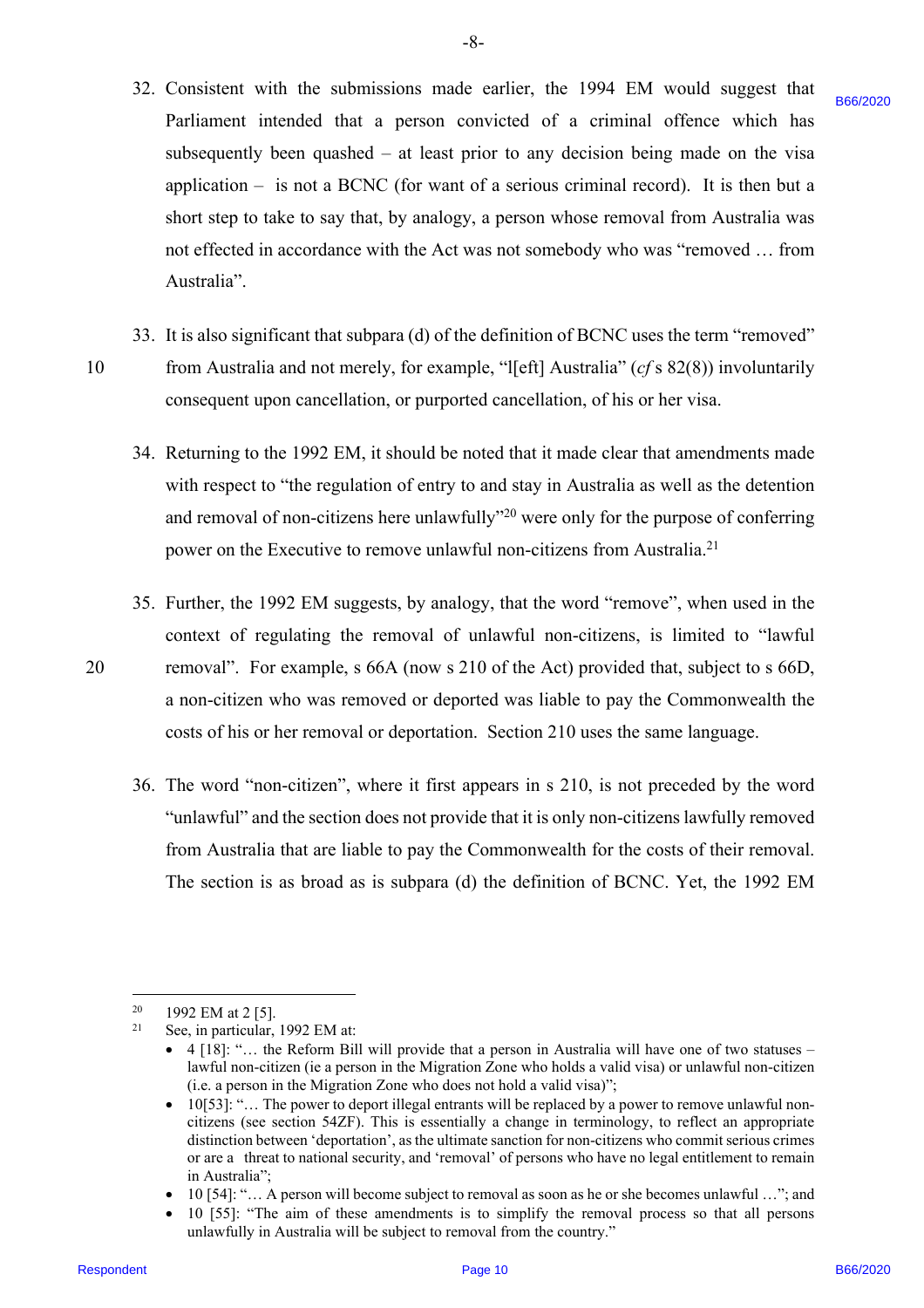makes clear that it was only intended for the costs of removal to be paid by "unlawful makes clear that it was only intended for the costs of removal to be paid by "unlawful non-citizens". 22 non-citizens"'.2? B66/2020

- 37. Both the definition of BCNC and s 210 of the Act attach legal consequences to a 37. Both the definition of BCNC and <sup>s</sup> 210 of the Act attach legal consequences to aperson's removal from Australia. The clarification in the 1992 EM that the general person's removal from Australia. The clarification in the 1992 EM that the general words "non-citizen who is removed" in s 210 applies only to unlawful non-citizens so removed fortifies the proposition that removal from Australia in the definition of BCNC refers only to non-citizens so removed as is consonant with the authority to remove refers only to non-citizens so removed as is consonant with the authority to remove conferred on officers of the Commonwealth under Division 8 of Part 2 of the Act.
- 10 10

# Alternative construction: notice of contention<sup>23</sup>

- 38. If, contrary to the respondent's principal argument, the ordinary sense of the phrase If, contrary to the respondent's principal argument, the ordinary sense of the phrase 38. "removed … from Australia" connotes nothing more than physical removal from "removed ... from Australia" connotes nothing more than physical removal from Australia, the context and purpose of the definition, and the object of the Act, would be Australia, the context and purpose of the definition, and the object of the Act, would be thwarted if subpara (d) of the definition of BCNC were not read as containing the word thwarted if subpara (d) of the definition of BCNC were not read as containing the word "lawful" or "valid" immediately preceding the phrase. This implication would also bring subpara (d) in line with subparas (a)-(c) (which could not bite if, for example, the bring subpara (d) in line with subparas (a)-(c) (which could not bite if, for example, the non-citizen's conviction were quashed prior to making a valid application for a special non-citizen's conviction were quashed prior to making <sup>a</sup> valid application for a special category visa) and avoid the types of harsh and absurd outcomes described below. The category visa) and avoid the types of harsh and absurd outcomes described below. The 20 implication is not too large a step which is at variance with the words used by the implication is not too large <sup>a</sup> step which is at variance with the words used by the Parliament<sup>24</sup> and does not give to subpara (d) an unnatural meaning.<sup>25</sup> ware existence<sup>-222</sup><br>
37. Both the definition of BCNC and s 210 of the Act attach legal consequences to a<br>
praces is reasonable consequences in a 2020 B6 for the 1992 BM tax the<br>
space is reasonable to the consequence of
- 20
- 39. In so far as the Federal Court rejected the respondent's submission to this effect at J [29] In so far as the Federal Court rejected the respondent's submission to this effect at J [29] 39. (CAB 41), it erred. (CAB 41), it erred.

# **The need for evaluative judgments to be performed does not militate against the**  The need for evaluative judgments to be performed does not militate against the **respondent's construction** respondent's construction

- 40. At AS [38]-[45], the Minister submits that he and his delegates are not required to make 40. At AS [38]-[45], the Minister submits that he and his delegates are not required to make evaluative judgments in assessing whether a person is a BCNC, contrary to the evaluative judgments in assessing whether <sup>a</sup> person is <sup>a</sup> BCNC, contrary to the 30 conclusion reached by the Federal Court. This submission is made on two grounds. conclusion reached by the Federal Court. This submission is made on two grounds.
- 30

 $22$ 1992 EM at 9 [47], 10 [56].

<sup>&</sup>lt;sup>22</sup> 1992 EM at 9 [47], 10 [56].<br><sup>23</sup> The respondent will file an application seeking leave to rely upon a notice of contention and an affidavit in support. 23

<sup>24</sup> *Taylor* at 548 [38] per French CJ, Crennan and Bell JJ; *Uelese v Minister for Immigration and Border*  Taylor at 548 [38] per French CJ, Crennan and Bell JJ; Uelese v Minister for Immigration and Border Protection (2015) 256 CLR 203 at 233-234 [104] per Nettle J; *HFM043 v Republic of Nauru* (2018) 92 ALJR 817 at 820 [24] per Kiefel CJ, Gageler and Nettle JJ. 24

<sup>25</sup> *Taylor* at 557 [66] per Gageler and Keane JJ; *SZTAL v Minister for Immigration and Border Protection* Taylor at 557 [66] per Gageler and Keane JJ; SZTAL v Minister for Immigration and Border Protection (2017) 262 CLR 362 at 375 [38] per Gageler J. (2017) 262 CLR 362 at 375 [38] per Gageler J.25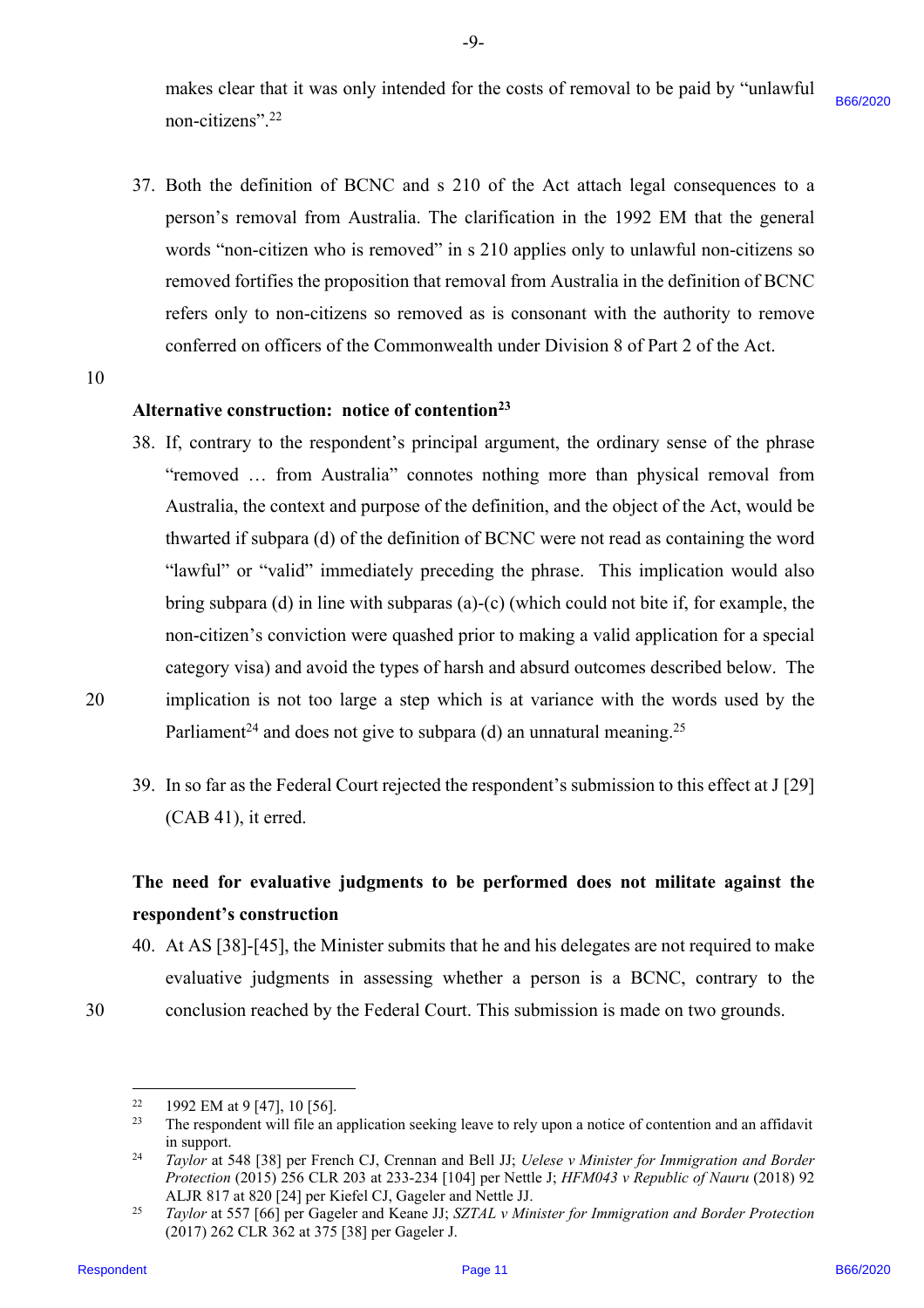- 41. *First*, no evaluative judgments are required to be made at all having regard to the 4l. First, no evaluative judgments are required to be made at all having regard to the judgment of the Full Federal Court in *Hicks*. judgment of the Full Federal Court in Hicks. B66/2020
- 42. *Secondly*, for practical reasons that relate to how ill-equipped he and his delegates are 42. Secondly, for practical reasons that relate to how ill-equipped he and his delegates are to make evaluative judgments (AS [40]-[41]). The Minister contends that the phrase to make evaluative judgments (AS [40]-[41]). The Minister contends that the phrase "removed or deported from another country" in subpara (d) of the definition of BCNC should not be construed in such a way as to require the Minister to evaluate the validity should not be construed in such <sup>a</sup> way as to require the Minister to evaluate the validity or legality of the acts of a foreign government. or legality of the acts of a foreign government.
- 10 43. The bulk of the Minister's submissions at AS [38]-[45] pertains to the second part of 10 43. The bulk of the Minister's submissions at AS [38]-[45] pertains to the second part ofsubpara (d) of the definition of BCNC: "removed or deported from another country". subpara (d) of the definition of BCNC: "removed or deported from another country". The facts of the present case do not call for this Court to undertake the task of construing The facts of the present case do not call for this Court to undertake the task of construing those words. those words.
	- 44. In any event, neither of the grounds relied upon by the Minister has force, and neither 4A. In any event, neither of the grounds relied upon by the Minister has force, and neither militates against the respondent's construction of the words "removed … from militates against the respondent's construction of the words "removed ... from Australia". Australia".

Hicks is inapt Hicks is inapt

20 45. At AS [37], the Minister seizes upon the following observation of the Full Court in *Hicks* 20 45. At AS [37], the Minister seizes upon the following observation of the Full Court in Hicks (at 438 [41]): (at 438 [41]):

> "The definition of "behaviour concern non-citizen" is in precise terms which do not allow "The definition of "behaviour concern non-citizen" is in precise terms which do not allow for any evaluative judgments. It is applied by reference to matters essentially of public record." record."

46. The relevant question that fell for consideration in *Hicks*, however, was whether the 46. The relevant question that fell for consideration in Hicks, however, was whether the discretionary power to refuse the grant of a visa on character grounds in s 501(1) of the discretionary power to refuse the grant of <sup>a</sup> visa on character grounds in <sup>s</sup> 501(1) of the Act was available in the face of s 32. Mr Hicks argued that it was not but the Full Act was available in the face of <sup>s</sup> 32. Mr Hicks argued that it was not but the Full 30 Federal Court disagreed. The Court sought to juxtapose s 32 with s 501(1), the former Federal Court disagreed. The Court sought to juxtapose <sup>s</sup> 32 with <sup>s</sup> 501(1), the former involving the application of rigid criteria for the grant of a special category visa and the involving the application of rigid criteria for the grant of <sup>a</sup> special category visa and the latter involving matters of discretion. It was in that context that the observation quoted latter involving matters of discretion. It was in that context that the observation quoted in the preceding paragraph was made. *Hicks* does not address the issue presently falling in the preceding paragraph was made. Hicks does not address the issue presently falling for determination, namely, whether a non-citizen will come within subpara (d) of the for determination, namely, whether <sup>a</sup> non-citizen will come within subpara (d) of the definition of BCNC if his or her removal from Australia was effected consequent upon definition of BCNC if his or her removal from Australia was effected consequent upon a decision to cancel his or her visa that is affected by jurisdictional error such that the <sup>a</sup> decision to cancel his or her visa that is affected by jurisdictional error such that the person was not, at the time that he or she was purportedly removed from Australia, an person was not, at the time that he or she was purportedly removed from Australia, an unlawful non-citizen. unlawful non-citizen. judgenera of the Full Featural Court in Hitab.<br>
12. Secondly, for practical reasons that relate to loss if looping the and bin delegates are<br>
to make evaluate judgenest (AS 1603-111). The Minister constants that the phase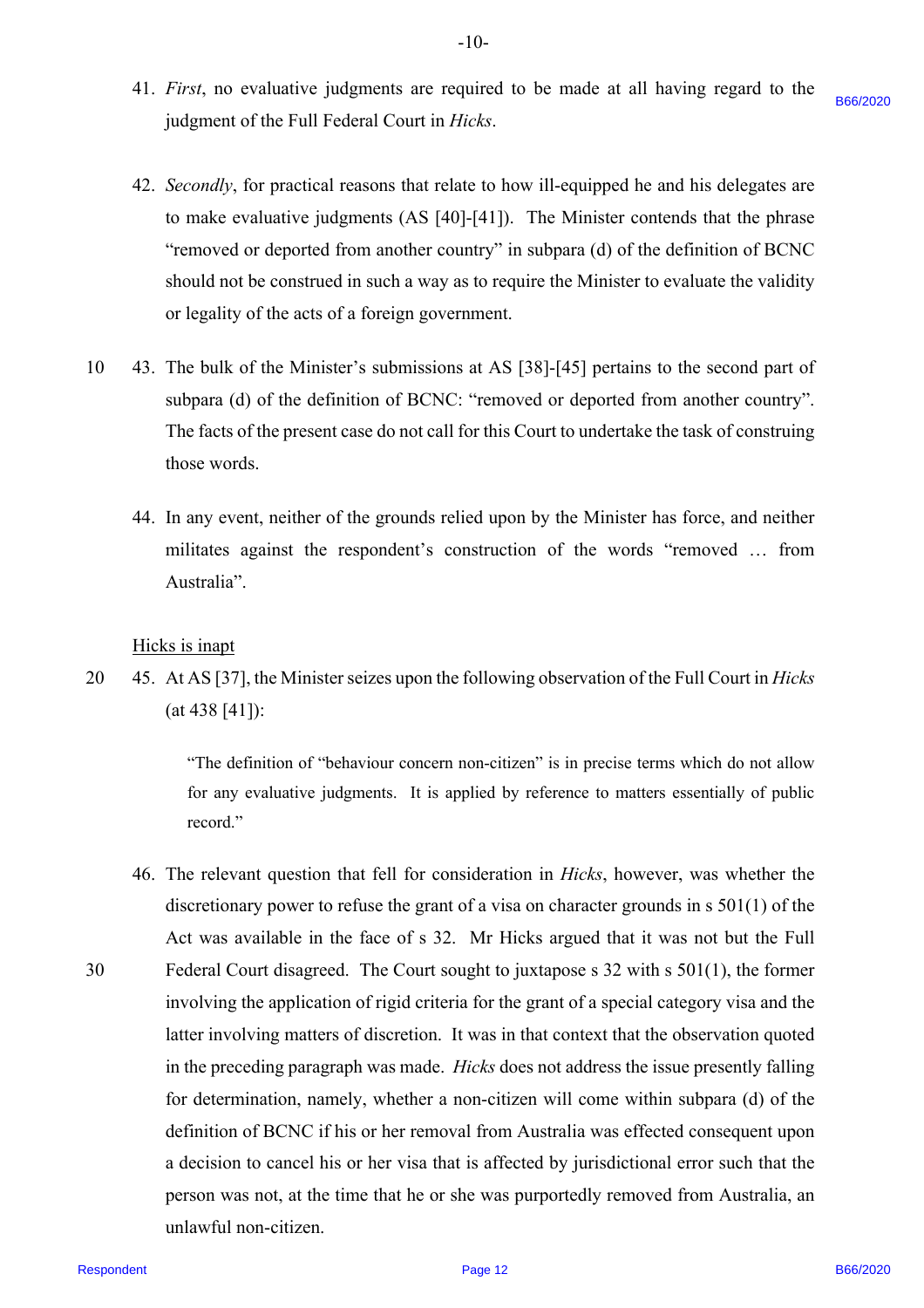47. It may be accepted that the criteria for the grant of a special category visa in s 32(2) do 47. It may be accepted that the criteria for the grant of <sup>a</sup> special category visa in <sup>s</sup> 32(2) do not involve matters of discretion  $(cf \times 501(1))$  but that is not to say that application of the criterion in s  $32(2)(a)(ii)$  (read with the definition of BCNC) does not call for evaluation by a decision-maker as to whether or not a person has been removed from evaluation by <sup>a</sup> decision-maker as to whether or not <sup>a</sup> person has been removed from Australia in accordance with Division 8 of Part 2 of the Act; whether his or her Australia in accordance with Division 8 of Part 2 of the Act; whether his or her conviction has been quashed; whether his or her sentence of imprisonment has been conviction has been quashed; whether his or her sentence of imprisonment has been reduced on appeal to a period less than 12 months; et cetera. As with any visa application, it is for the special category visa applicant to make arguments and furnish application, it is for the special category visa applicant to make arguments and furnish 10 evidence in support of his or her application and for the decision-maker to consider that information in accordance with his or her duty in s  $47(1)$  of the Act.<sup>26</sup> Consideration of a visa application will, of course, involve evaluating the information presented and <sup>a</sup> visa application will, of course, involve evaluating the information presented and assessing it against the criteria for the grant of the visa (*cf* AS [37], [38.1], [40]). assessing it against the criteria for the grant of the visa (cfAS [37], [38.1], [40]). 47. It may be accorded that the crisis and the beginn of the paper of the page 136/20 b the space of the crisis of the crisis of the crisis of the crisis of the crisis of the crisis of the crisis of the crisis of the cris

-11- -l1-

- 48. Contrary to AS [38], the location of an applicant for a special category visa at the time 48. Contrary to AS [38], the location of an applicant for <sup>a</sup> special category visa at the time of application or time of decision has no bearing upon the construction of para (d) of the definition of BCNC. In any event, items 1219(3)(a) and (b) of Sch 1 to the *Migration*  definition of BCNC. In any event, items 1219(3)(a) and (b) of Sch 1 to the Migration *Regulations 1994* (Cth) (**Regulations**) contemplate that the visa applicant may already Regulations 1994 (Cth) (Regulations) contemplate that the visa applicant may already hold a special purpose visa<sup>27</sup> or a temporary visa. If he or she were the holder of such a<br>visa, a decision on his or her application for a special category visa could be made visa, a decision on his or her application for a special category visa could be made sometime after he or she has been immigration cleared and entered the Australian sometime after he or she has been immigration cleared and entered the Australian community.<sup>28</sup> The decision-maker would, then, have ample time to make the types of inquiries contemplated by para (d) of the definition of BCNC. inquiries contemplated by para (d) of the definition of BCNC.
- 49. However, even if that were not so and the decision-maker is required to make a decision 49. However, even ifthat were not so and the decision-maker is required to make <sup>a</sup> decision while the applicant is in immigration clearance or in immigration detention, being a while the applicant is in immigration clearance or in immigration detention, being a delegate of the Minister he or she would be, it may be presumed, well-equipped to delegate of the Minister he or she would be, it may be presumed, well-equipped to ascertain whether or not the applicant was ever removed or deported from Australia in ascertain whether or not the applicant was ever removed or deported from Australia in accordance with the Act. If the applicant fails to present arguments and adduce evidence 30 to show that he or she was not removed from Australia in accordance with the Act and to show that he or she was not removed from Australia in accordance with the Act and the decision-maker is armed with prima facie evidence of removal, the decision-maker the decision-maker is armed with prima facie evidence of removal, the decision-maker could act upon that evidence. If there were any controversy about the matter, a court on judicial review could, as was the case here, quell it. judicial review could, as was the case here, quell it.

30

<sup>&</sup>lt;sup>26</sup> *cf Abebe v Commonwealth* (1999) 197 CLR 510 (*Abebe*) at 576 [187] per Gummow and Hayne JJ. 26

 $27$  See s 33 of the Act and reg 2.40 of the Regulations. 27

<sup>&</sup>lt;sup>28</sup> The fact that the visa applicant will need to present to an "officer" or "authorised system" his or her New Zealand passport does not exclude this possibility. Where an application is made using an authorised Zealand passport does not exclude this possibility. Where an application is made using an authorised system, the applicant will not need to present to an officer or a clearance authority a New Zealand passport system, the applicant will not need to present to an officer or a clearance authority a New Zealand passport held by him or her that is in force: see item 1219(3)(b) of Sch 1 to the Regulations. 28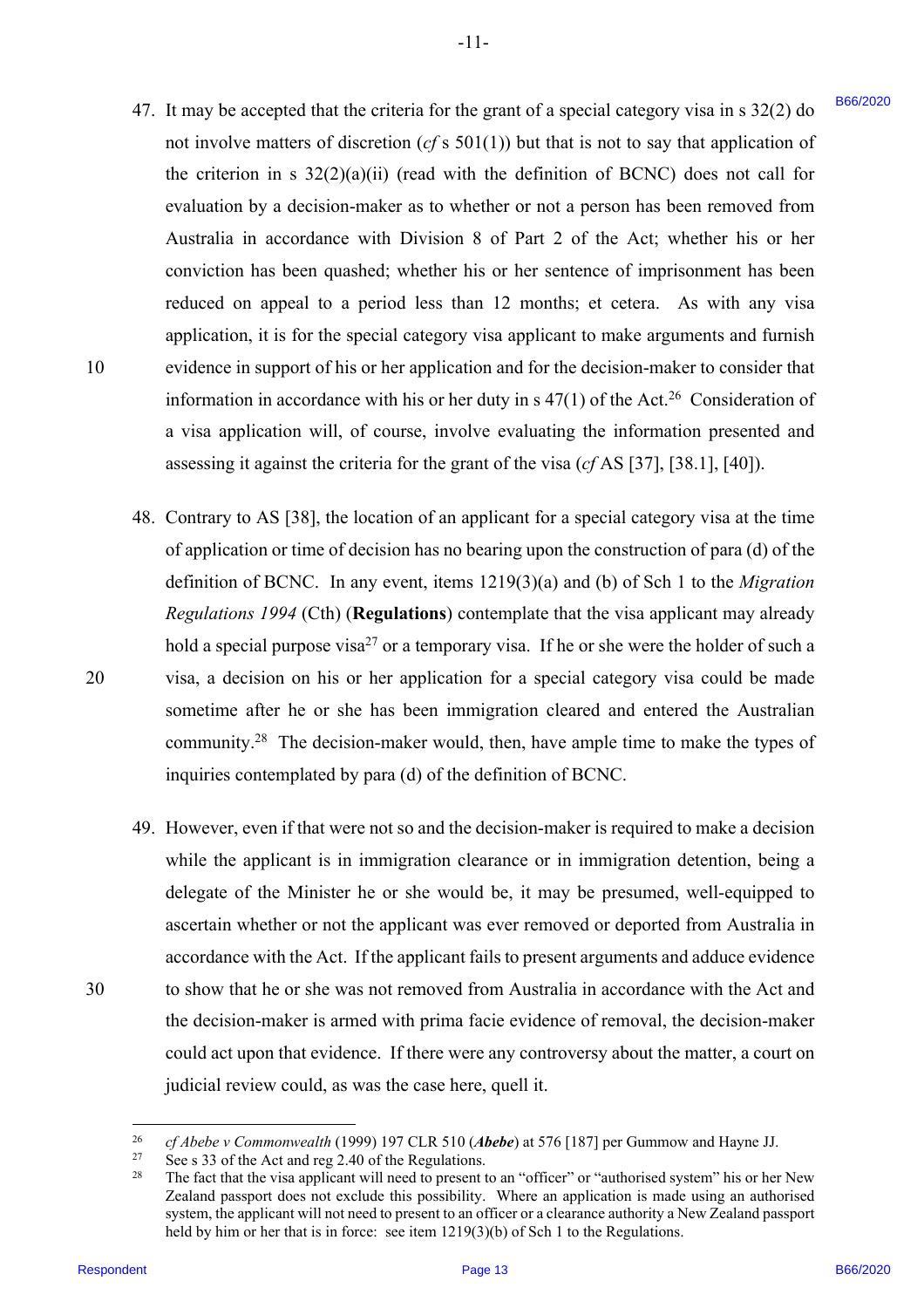50. Further, para (e) of the definition of BCNC, read with reg 5.15 of the Regulations, Further, para (e) of the definition of BCNC, read with reg 5.15 of the Regulations, 50. contemplates evaluative judgments having to be made by decision-makers. Regulation contemplates evaluative judgments having to be made by decision-makers. Regulation 5.15(a) refers to the person refusing or failing to present a passport on request by the 5.15(a) refers to the person refusing or failing to present <sup>a</sup> passport on request by the competent authorities of a country other than Australia "in which it would be competent authorities of <sup>a</sup> country other than Australia "in which it would be *unreasonable* to refuse or fail to do so"; reg 5.15(b) requires the decision-maker to assess whether the applicant presented to those authorities a "bogus document" assess whether the applicant presented to those authorities <sup>a</sup> "bogus document" (a concept which, under the Act, involves matters of judgment: see s  $5(1)$ ); reg  $5.15(c)$ refers to an applicant having been "*reasonably* refused entry to that country on the 10 ground that the person was not a *genuine* visitor"; and reg 5.15(d) refers to the ground that the person was not <sup>a</sup> genuine visitor'; and reg 5.15(d) refers to the authorities of the other country considering the person to be "a threat to the national authorities of the other country considering the person to be "a threat to the national security of the country" [emphasis added]. These are not rigid, binary criteria. Each of security of the country" [emphasis added]. These are not rigid, binary criteria. Each of the four prescribed circumstances involves events that may or may not be matters of the four prescribed circumstances involves events that may or may not be matters ofpublic record. The prescribed circumstances may require evaluation of factual matters public record. The prescribed circumstances may require evaluation of factual matters arising in countries other than Australia. arising in countries other than Australia. 59. Termine, particles of order definition of BCNC, result with reg. 5.15 of the Regulation<br>commentions collaborate pulse method in the section of BCNC, results are considered to the Respondent<br>state of the section of the

 $-12-$ 

- 51. In any event, the setting aside of the decision to cancel the respondent's special category In any event, the setting aside of the decision to cancel the respondent's special category 51. visa was "a matter of public record"<sup>29</sup> and so no "evaluative judgment" (if that expression is to be understood as something other than ascertaining whether the expression is to be understood as something other than ascertaining whether the 20 respondent's removal was effected in accordance with Division 8 of Part 2 of the Act) respondent's removal was effected in accordance with Division <sup>8</sup> of Part 2 of the Act) had to be made by the Minister's delegate.<sup>30</sup> Indeed, the invalidity of the cancellation was sufficiently clear that the Minister's lawyers were instructed to consent to the order was sufficiently clear that the Minister's lawyers were instructed to consent to the order of the Federal Circuit Court quashing the cancellation decision.<sup>31</sup>
- 52. The Federal Court was correct to conclude, at J [39]-[40] (CAB 43), that the Minister's delegate should have, but failed to, take into account the fact that the respondent had not delegate should have, but failed to, take into account the fact that the respondent had not been removed from Australia in accordance with the Act in that the decision to cancel been removed from Australia in accordance with the Act in that the decision to cancel her visa in consequence of which she was purportedly removed was affected by her visa in consequence of which she was purportedly removed was affected by jurisdictional error. However, the Federal Court's 'second reason' for upholding the jurisdictional error. However, the Federal Court's 'second reason' for upholding the 30 appeal does not stand independently of the first – and the Federal Court did not suggest appeal does not stand independently of the first — and the Federal Court did not suggest otherwise (*cf* AS [33]). otherwise (cfAS [33]).

30

 $29$  AFM at pp 60-71. 29

 $30$  It is not in dispute that the respondent declared that she had been previously removed from Australia and provided a letter prepared by her solicitor which explained the circumstances of her removal and enclosed provided a letter prepared by her solicitor which explained the circumstances of her removal and enclosed the orders of the Federal Circuit Court quashing the cancellation decision for jurisdictional error. No the orders of the Federal Circuit Court quashing the cancellation decision for jurisdictional error. No investigations had to be made and the effect of the Federal Circuit Court's order was clear on its face and investigations had to be made and the effect of the Federal Circuit Court's order was clear on its face and in the accompanying solicitor's letter. 30

<sup>31</sup> AFM at 70-71. AFMat 70-71.31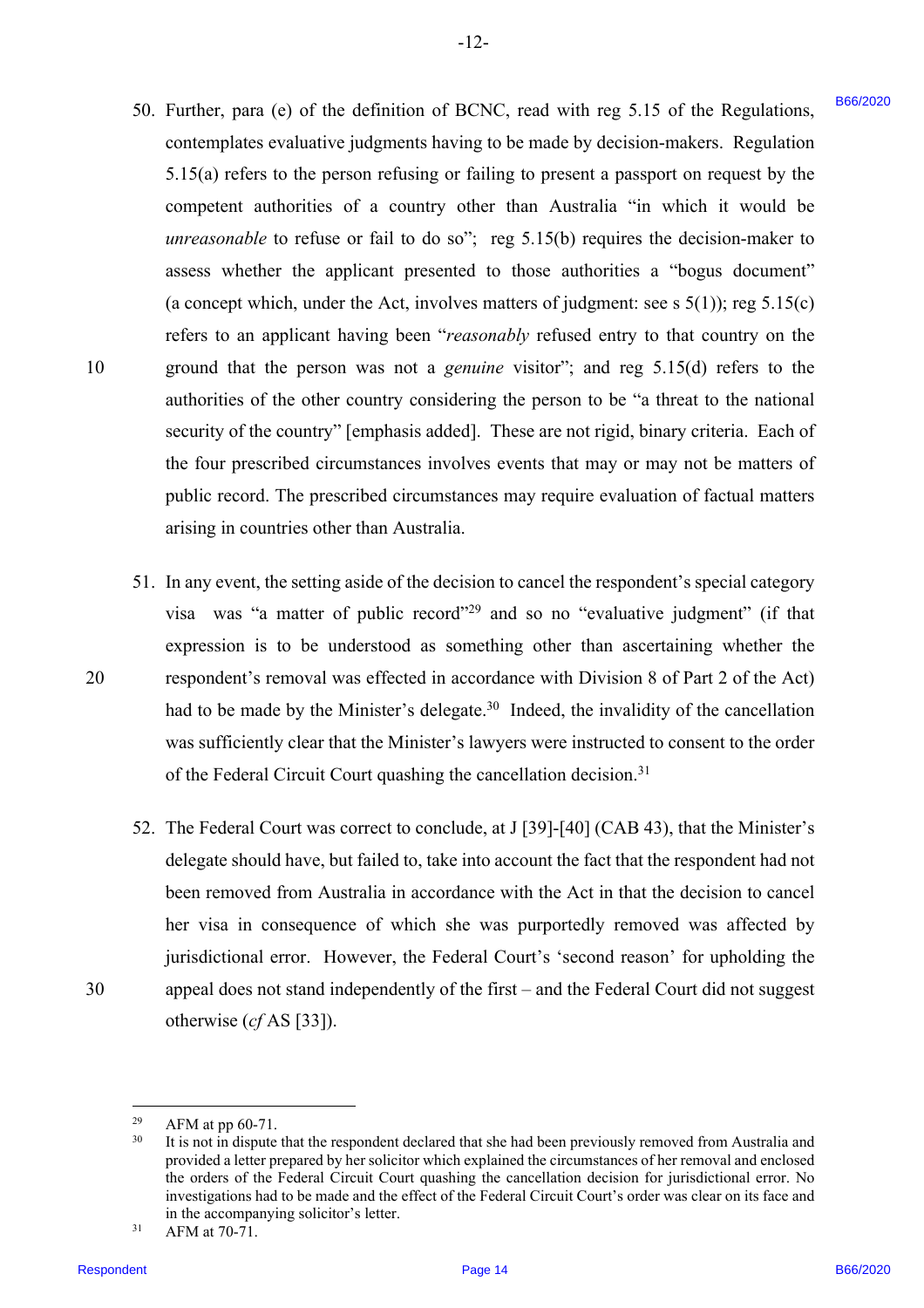### Evaluative judgments of foreign governments are permitted and may be required Evaluative judgments of foreign governments are permitted and may be required

- 53. The present case does not involve the construction of the phrase "removed or deported 53. The present case does not involve the construction of the phrase "removed or deported from another country". Accordingly, nothing in the Minister's submissions at AS [38]- from another country". Accordingly, nothing in the Minister's submissions at AS [38]- [45], in so far as they pertain to the latter part of subpara (d) of the definition of BCNC, [45], in so far as they pertain to the latter part of subpara (d) of the definition of BCNC, detracts from the respondent's construction of the opening words of that subparagraph. detracts from the respondent's construction of the opening words of that subparagraph.
- 54. In any event, if one were to apply the (rebuttable) presumption that the same meaning 54. In any event, if one were to apply the (rebuttable) presumption that the same meaning is to be given to the same words appearing in different parts of a statute,  $32$  it follows that the phrase "removed or deported from another country" connotes lawful removal, the phrase "removed or deported from another country" connotes lawful removal, 10 deportation or expulsion from that country in accordance with that country's laws. deportation or expulsion from that country in accordance with that country's laws. While the foreign act of state doctrine dictates that a court will not, in general, adjudicate While the foreign act of state doctrine dictates that a court will not, in general, adjudicate upon the validity of acts and transactions of a foreign sovereign state within its upon the validity of acts and transactions of <sup>a</sup> foreign sovereign state within its territory,  $33$  there is an exception to the rule where a court must come to a conclusion about the legality of a foreign governmental act where it is necessary to the about the legality of <sup>a</sup> foreign governmental act where it is necessary to the determination of a particular issue in the case. $34$
- 55. As a majority of this Court held in *Moti* (at 475 [50]), nothing in the *Spycatcher Case*<sup>35</sup> or in the judgment of Fuller CJ of the Supreme Court of the United States in *Underhill*  or in the judgment of Fuller CJ of the Supreme Court of the United States in Underhill *v Hernandez* (1897) 168 US 250 at 252 "should be understood as establishing as a *v Hernandez* (1897) 168 US 250 at 252 "should be understood as establishing as a<br>20 general and universally applicable rule that Australian courts may not be required to (or do not have or may not exercise jurisdiction to) form a view about the lawfulness of do not have or may not exercise jurisdiction to) form <sup>a</sup> view about the lawfulness ofconduct that occurred outside Australia by reference to foreign law". The majority went conduct that occurred outside Australia by reference to foreign law". The majority went on to observe, at 475 [51], that "there will be occasions when to decide the issues that must be determined in a matter an Australian court must state its conclusions about the must be determined in <sup>a</sup> matter an Australian court must state its conclusions about the legality of the conduct of a foreign government or persons through whom such a legality of the conduct of <sup>a</sup> foreign government or persons through whom such agovernment has acted". *Moti* was such a case. government has acted". Moti was such a case. S5. The present case these maintaired to construction of the phrase "removed or inproduction of the control of the solution of the SMinister's substitutions of 8(38)-<br>
145), in order soluty particle between the state of t
	- 56. The act of state doctrine was not applied in *Oppenheimer v Cattermole* [1976] AC 249 56. The act of state doctrine was not applied in Oppenheimer v Cattermole [1976] AC 249 because the foreign state's actions involved gross breaches of human rights.<sup>36</sup> In *Kuwait*

10

<sup>32</sup> See, for example, *Registrar of Titles (WA) v Franzon* (1975) 132 CLR 611 at 618 per Mason J (with See, for example, Registrar of Titles (WA) v Franzon (1975) 132 CLR 611 at 618 per Mason <sup>J</sup> (with whom Barwick CJ and Jacobs J agreed). 32

<sup>33</sup> *Plaintiff M68/2015 v Minister for Immigration and Border Protection* (2016) 257 CLR 42 (*Plaintiff*  Plaintiff M68/2015 v Minister for Immigration and Border Protection (2016) 257 CLR 42 (Plaintiff *M68/2015*) at 72-73 [48] per French CJ, Kiefel and Nettle JJ, 127 [251] per Keane J. See also *Nissan v*  M68/2015) at 72-73 [48] per French CJ, Kiefel and Nettle JJ, 127 [251] per Keane J. See also Nissan v *Attorney-General* [1970] AC 179 at 237 per Lord Pearson. Attorney-General [1970] AC 179 at 237 per Lord Pearson. 33

<sup>&</sup>lt;sup>34</sup> Plaintiff M68/2015 at 72-73 [48] per French CJ, Kiefel and Nettle JJ, 128 [255]-[256] per Keane J, 169 [414] per Gordon J, citing *Moti v The Queen* (2011) 245 CLR 456 (Moti) at 475 [51]. 34

<sup>35</sup> *Attorney-General (UK) v Heinemann Publishers Australia Pty Ltd [No 2]* (1988) 165 CLR 30 at 40-41 Attorney-General (UK) v Heinemann Publishers Australia Pty Ltd [No 2] (1988) 165 CLR 30 at 40-41 per Mason CJ, Wilson, Deane, Dawson, Toohey and Gaudron JJ. 35

<sup>36</sup> See also *Petrotimor Companhia de Petroleos SARL v Commonwealth* (2003) 126 FCR 354 at 369 [45] See also Petrotimor Companhia de Petroleos SARL v Commonwealth (2003) 126 FCR 354 at 369 [45] per Black CJ and Hill J; *Habib v Commonwealth* (2010) 183 FCR 62 at 65 [1], 66-67 [7] per Black CJ, 96 [114], 101 [134]-[135] per Jagot J. 96 [114], 101 [134]-[135] per Jagot J. 36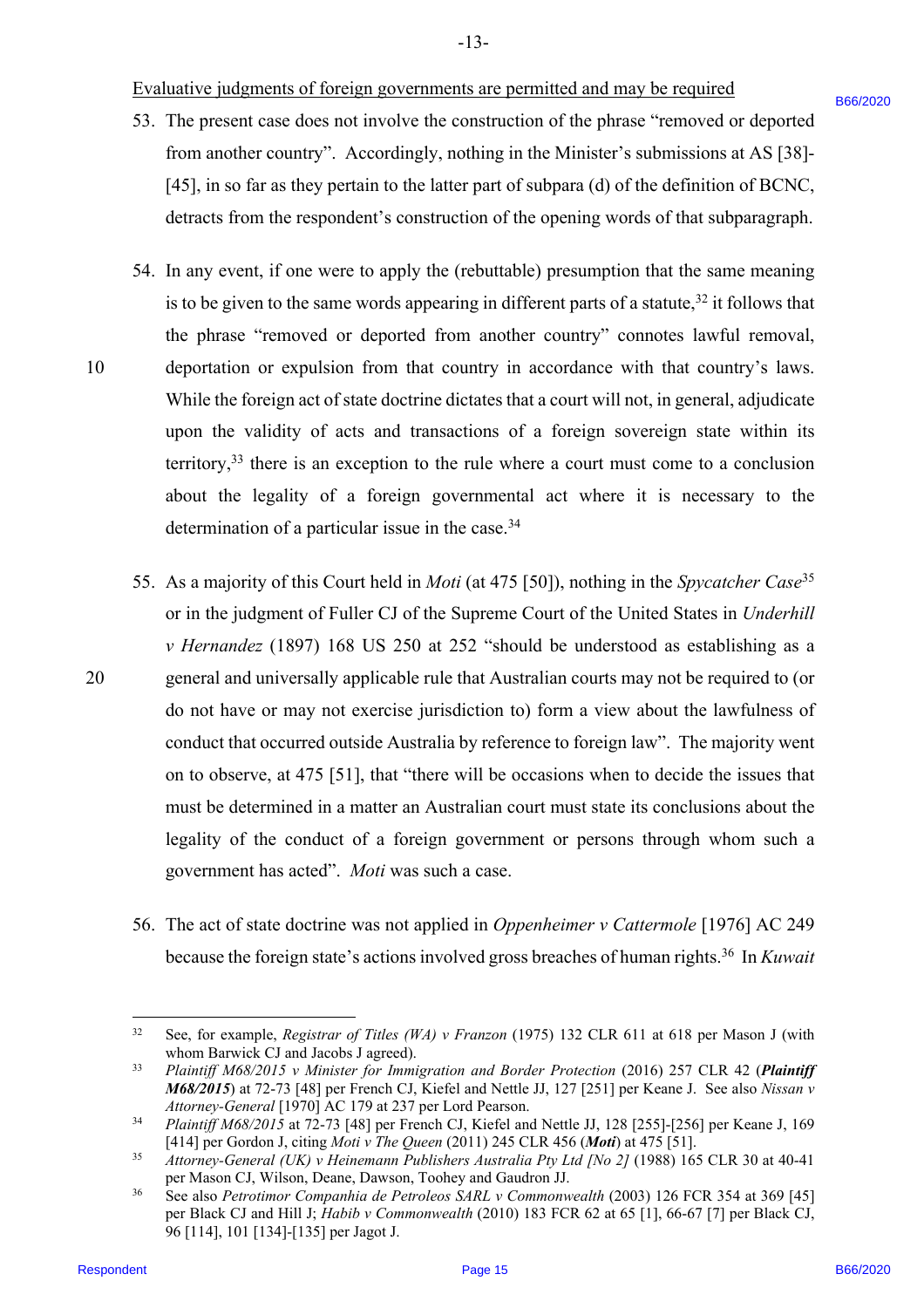*Airways Corporation v Iraqi Airways Company (Nos 4 and 5)* [2002] 2 AC 883, Lord Airways Corporation v Iraqi Airways Company (Nos 4 and 5) [2002] 2 AC 883, Lord Nicholls of Birkenhead observed, at 1078 [18], that foreign laws may be fundamentally Nicholls of Birkenhead observed, at 1078 [18], that foreign laws may be fundamentally unacceptable for reasons other than human rights violations. More recently, in *Belhaj v*  unacceptable for reasons other than human rights violations. More recently, in Belhaj v *Straw* [2017] AC 964, the Supreme Court of the United Kingdom allowed an action to Straw [2017] AC 964, the Supreme Court of the United Kingdom allowed an action to proceed notwithstanding that it called into question the lawfulness of detention by the proceed notwithstanding that it called into question the lawfulness of detention by the Libyan state. $37$ 

- 57. While the concepts referred to in each of the subparagraphs of the definition of BCNC 57. While the concepts referred to in each of the subparagraphs of the definition of BCNC will, generally, be matters of public record, it does not follow that their application to will, generally, be matters of public record, it does not follow that their application to 10 particular fact scenarios will always be clear. The concepts in subparas (a), (b), (c) and (d) of the definition are all legal concepts whose content and application will vary from (d) of the definition are all legal concepts whose content and application will vary from one legal system to another. one legal system to another.
	- 58. Circumstances analogous to those in the present case, but involving removal or Circumstances analogous to those in the present case, but involving removal or 58. deportation by a foreign state, would, if proceedings were to be instituted in a Chapter III deportation by aforeign state, would, if proceedings were to be instituted in a Chapter III court, involve no foreign act of state issues since all that the Australian court would have court, involve no foreign act of state issues since all that the Australian court would have to do is to give effect to the foreign judicial decision declaring the foreign government's to do is to give effect to the foreign judicial decision declaring the foreign government's action invalid.<sup>38</sup>
- 20 59. If there were a controversy about the legality of a foreign governmental decision and its determination were necessary for the resolution of a question arising in the Australian determination were necessary for the resolution of a question arising in the Australian proceedings (such as whether a non-citizen was "removed or deported from another proceedings (such as whether a non-citizen was "removed or deported from another country" within the meaning of subpara (d) of the definition of BCNC), a view would country" within the meaning of subpara (d) of the definition of BCNC), a view would need to be formed by the Australian court. More generally, however, the circumstances need to be formed by the Australian court. More generally, however, the circumstances in which a person may be removed by a foreign government may vary greatly from in which a person may be removed by <sup>a</sup> foreign government may vary greatly from circumstances involving gross human rights abuses to a model of established cause and circumstances involving gross human rights abuses to <sup>a</sup> model of established cause and due process. due process. Nicionals of Birkenbead observed, at 1078 [14], that foreign these may be fundamentally<br>numeropoled for resonance form frankluntar (gift) volations. Moreover, the Birkenbead of the Conserved Conserved Based on the Birkenb
- 60. The text of the definition of BCNC (particularly subparas (d) and (e)), the context of it 30 being a basis for the refusal of a visa, and the reference in subpara (a) to a person who being a basis for the refusal of <sup>a</sup> visa, and the reference in subpara (a) to <sup>a</sup> person who has been sentenced to death (which is foreign to any Australian federal, state or territory has been sentenced to death (which is foreign to any Australian federal, state or territory legal system) all indicate that consideration of an application for a special category visa legal system) all indicate that consideration of an application for a special category visa may, in some circumstances, require the Minister or his or her delegates to form a view may, in some circumstances, require the Minister or his or her delegates to form <sup>a</sup> view about the legality of acts performed by, or on behalf of, governments of foreign states. about the legality of acts performed by, or on behalf of,governments of foreign states. 30

<sup>&</sup>lt;sup>37</sup> See at 1164 [262] per Lord Sumption. A recent and detailed discussion of the act of state doctrine by the Supreme Court of Canada appears in *Nevsun Resources Ltd v Araya* [2020] SCC 5, particularly at [34]- Supreme Court of Canada appears in Nevsun Resources Ltd vAraya [2020] SCC 5, particularly at [34]- [43] per Abella J (Wagner CJ and Karakatsanis, Gascon, and Martin JJ concurring).<br><sup>38</sup> *Yukos Capital SARL v OJSC Rosneft Oil Company* [2014] QB 458 at 494 [87] per Rix LJ. 37 [43] per Abella J (Wagner CJ and Karakatsanis, Gascon, and Martin JJ concurring).

<sup>38</sup>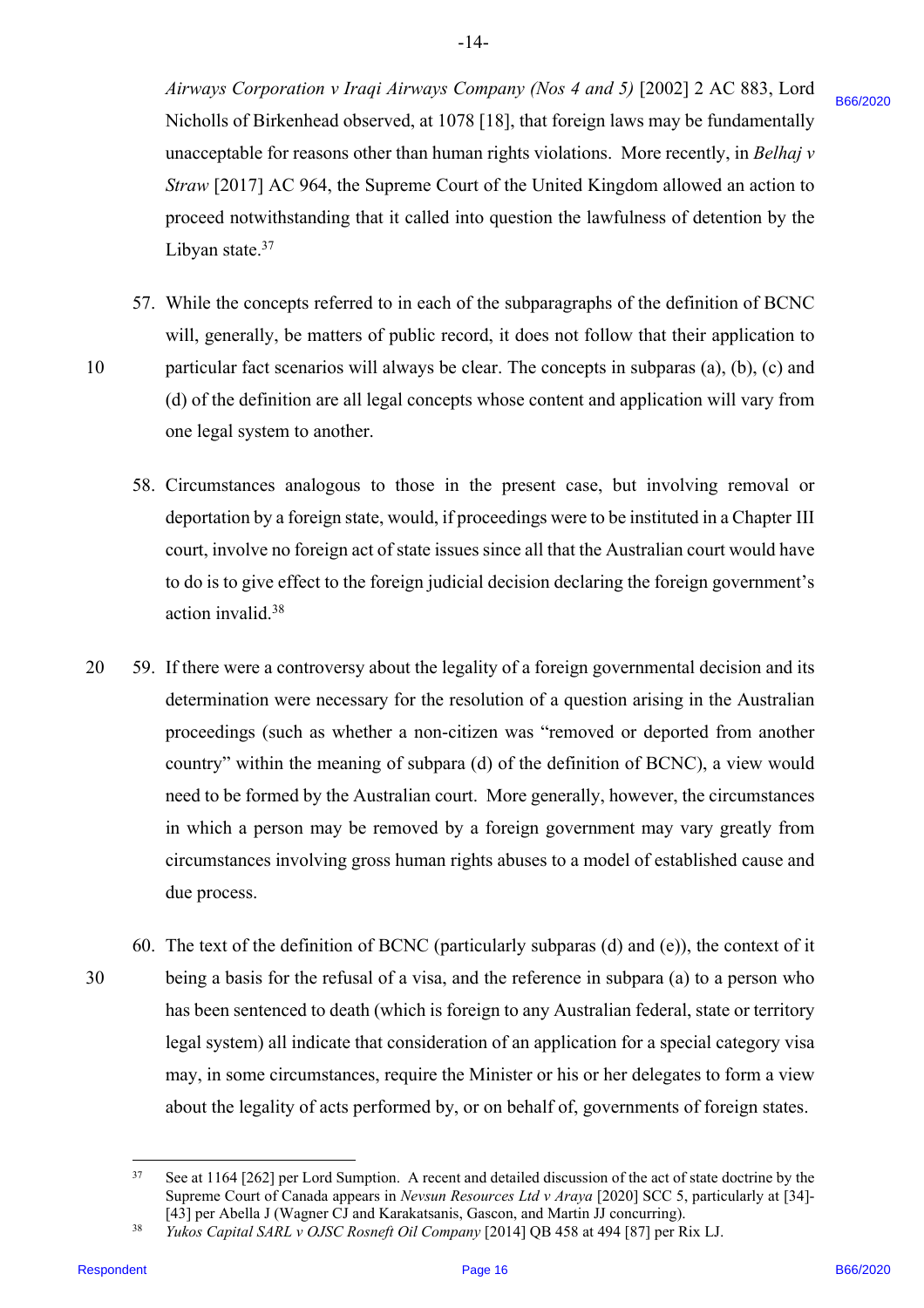- 61. The Minister's appeal to notions of administrative inconvenience at AS [38]-[45] does 61. The Minister's appeal to notions of administrative inconvenience at AS [38]-[45] does not withstand scrutiny. Consistent with the propositions that administrative decision-not withstand scrutiny. Consistent with the propositions that administrative decisionmakers under the Act are not under general duties of inquiry<sup>39</sup> and that it is for applicants to provide material in support of their claims, a decision-maker may not need to grapple to provide material in support of their claims, a decision-maker may not need to grapple with questions of foreign law if he or she is armed with evidence that, prima facie, with questions of foreign law if he or she is armed with evidence that, prima facie, establishes that the visa applicant was removed or deported by the government of a foreign state, and insufficient material (including as to the applicable foreign law) has been presented by the visa applicant to suggest otherwise. The decision-maker might, been presented by the visa applicant to suggest otherwise. The decision-maker might, 10 in those circumstances, satisfy himself or herself that the foreign governmental act is valid. If, however, the visa applicant presented a compelling case as to why the foreign governmental act is not valid (which may involve adducing material as to the relevant governmental act is not valid (which may involve adducing material as to the relevant foreign law), the decision-maker would, consistent with his or her duties in ss 47(1) and foreign law), the decision-maker would, consistent with his or her duties in ss 47(1) and 54(1) of the Act, be required to have regard to the material presented and form a view 54(1) of the Act, be required to have regard to the material presented and form <sup>a</sup> view as to whether the person was removed or deported by the foreign state in accordance as to whether the person was removed or deported by the foreign state in accordance with its laws. That a delegate of the Minister might need to turn his or her mind to with its laws. That a delegate of the Minister might need to turn his or her mind to foreign legal concepts in making decisions under the Act is not a novel proposition.<sup>40</sup> And, as stated above, in the event of a controversy, a court on judicial review would be And, as stated above, in the event of a controversy, a court on judicial review would be well-equipped to quell it, including by the application of foreign law (provided that it is well-equipped to quell it, including by the application of foreign law (provided that it is 20  $\blacksquare$  proved as a fact by the party wishing to rely upon it).<sup>41</sup> 61. The Musikers' as question of information the interesting trace and AS (38)-[48] According to move the state of the Musikers' and the BS (48)-[48] According to the Act are active to the Act are active to the Act are ac
	- 62. Implicit in the Minister's submissions at AS [38]-[45] is an assumption that foreign 62. Implicit in the Minister's submissions at AS [38]-[45] is an assumption that foreign governmental acts are always complex. But that is not necessarily so. The question governmental acts are always complex. But that is not necessarily so. The question may be as simple as that which was raised by the primary judge at [26] (CAB 18), may be as simple as that which was raised by the primary judge at [26] (CAB 18), namely, whether a conviction is a conviction if it has been quashed on appeal. However, namely, whether <sup>a</sup> conviction is <sup>a</sup> conviction ifit has been quashed on appeal. However, they may also be as esoteric as whether the sentence of an ad hoc revolutionary court<sup>42</sup> or a regime not recognised by Australia as the legitimate government of a particular foreign country is a conviction and sentence for the purposes of subpara (a) of the foreign country is a conviction and sentence for the purposes of subpara (a) of the definition of BCNC. definition of BCNC.
- 30 30

20

<sup>&</sup>lt;sup>39</sup> Minister for Immigration and Multicultural and Indigenous Affairs v SGLB (2004) 78 ALJR 992 at 999 [43] per Gummow and Hayne JJ. 39

<sup>&</sup>lt;sup>40</sup> Tahiri v Minister for Immigration and Citizenship (2012) 87 ALJR 225 at 230 [21] per French CJ, Bell and Gageler JJ; *Broadbent v Minister for Home Affairs* [2020] FCA 1626 at [67] per SC Derrington J. See also *DKXY v Minister for Home Affairs* [2019] FCA 495 at [41] per Griffiths J (speaking as to the See also DKXY v Minister for Home Affairs [2019] FCA 495 at [41] per Griffiths <sup>J</sup> (speaking as to the function of the Administrative Appeals Tribunal). 40

<sup>41</sup> Proof of foreign law being a question of fact: *Neilson v Overseas Projects Corporation of Victoria Ltd* Proof of foreign law being a question of fact: Neilson v Overseas Projects Corporation of Victoria Ltd (2005) 223 CLR 331 at 370 [115] per Gummow and Hayne JJ. (2005) 223 CLR 331 at 370 [115] per Gummow and Hayne JJ. 41

 $^{42}$  Or, for example, by some judicial arm of the 'governments' of the Sovereign Military Order of Malta, the Wa State of Myanmar, the Rojava in Syria, those controlling the Kurdistan Region of Iraq, the Donetsk Wa State of Myanmar, the Rojava in Syria, those controlling the Kurdistan Region of Iraq, the Donetsk People's Republic and Luhamsk People's Republic. 42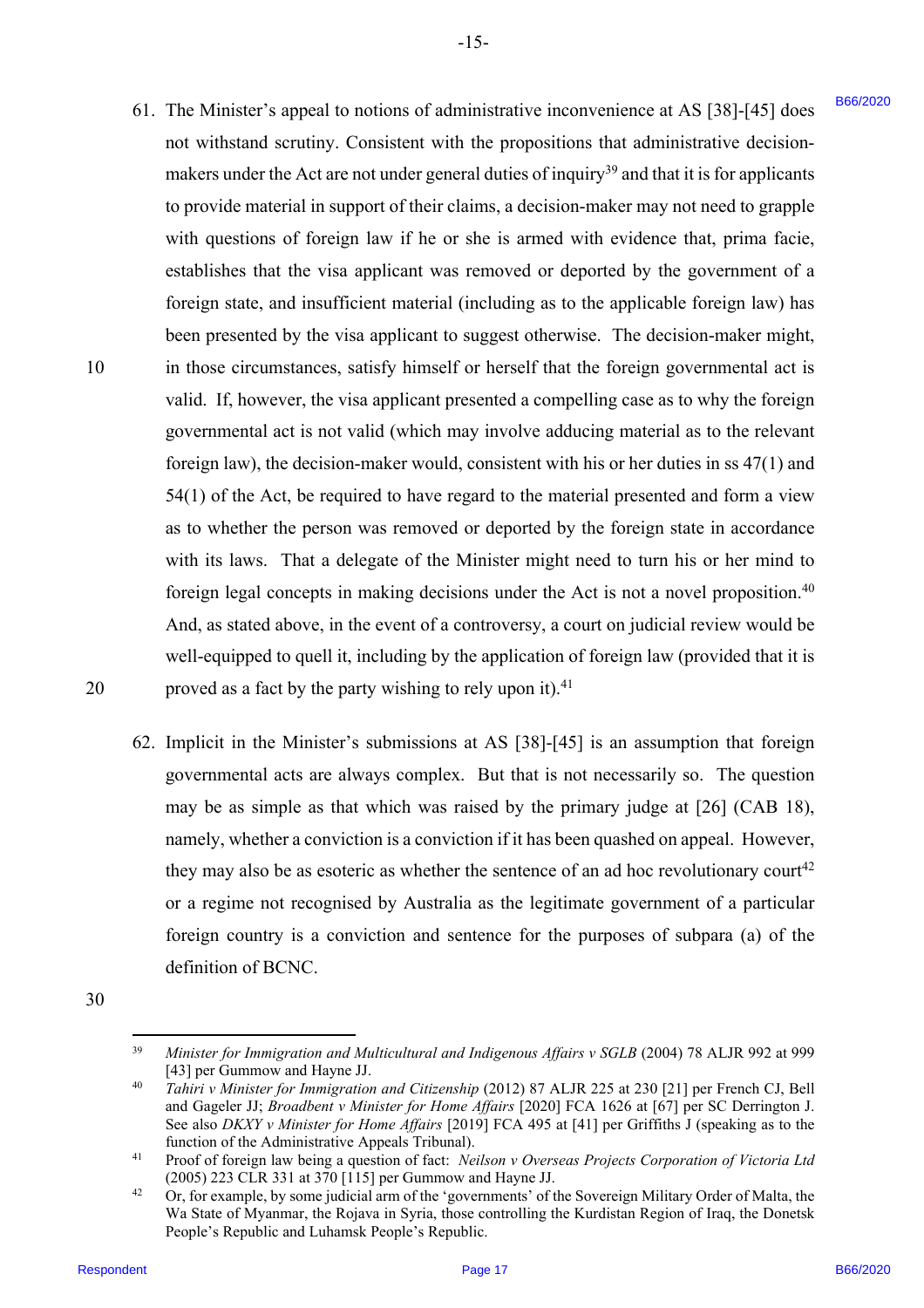63. That the Minister or his delegates might sometimes need to confront difficult questions That the Minister or his delegates might sometimes need to confront difficult questions 63. of foreign law is not relevant to the proper construction of the definition.<sup>43</sup> Further, in the circumstances of the present case, administrative inconvenience does not demand a the circumstances of the present case, administrative inconvenience does not demand aconstruction of the definition of BCNC that severely disadvantages New Zealand construction of the definition of BCNC that severely disadvantages New Zealand passport holders whose visas have been unlawfully cancelled and who have been passport holders whose visas have been unlawfully cancelled and who have been removed from Australia otherwise than in accordance with the Act. removed from Australia otherwise than in accordance with the Act.

-16- -16-

64. In any event, if, contrary to the foregoing submissions, the phrase "removed or deported In any event, if, contrary to the foregoing submissions, the phrase "removed or deported 64. from another country" in subpara (d) of the definition of BCNC were understood as from another country" in subpara (d) of the definition of BCNC were understood as 10 referring to removal or deportation in fact, the respondent's construction of the phrase "removed ... from Australia" still holds firm  $(cfAS [46]$ -[47]).<sup>44</sup> For the reasons given above, the text, context and purpose of the definition, as well as the object of the Act, above, the text, context and purpose of the definition, as well as the object of the Act, point to the words "removed … from Australia" connoting removal in accordance with point to the words "removed ... from Australia" connoting removal in accordance with Division 8 of Part 2 of the Act, or lawful or valid removal. Division <sup>8</sup> of Part <sup>2</sup> of the Act, or lawful or valid removal. of foreign has in real relevant to the proper construction of the definition.<sup>46</sup> Funder, in<br>the electromation of fits definition of BCNC that severely disabratings because the<br>construction of the definition of BCNC that

### **The respondent's construction avoids absurd and harsh outcomes** The respondent's construction avoids absurd and harsh outcomes

- 65. Where a particular construction of a statutory provision will do manifest injustice and Where <sup>a</sup> particular construction of <sup>a</sup> statutory provision will do manifest injustice and 65. another construction would avoid that result, the latter should be adopted unless the another construction would avoid that result, the latter should be adopted unless the words of the statute are intractable (which is not the case here). $45$  Courts should also 20 strive to avoid a construction of a statute that would have the effect of permitting a wrongdoer to take advantage of his, her or its own wrong.<sup>46</sup>
	- 66. It is plain that the Minister's construction of the definition of BCNC works an injustice on the respondent: even if she were to seek judicial review of the decision to remove her unlawfully from Australia and succeed, she would still fail to satisfy the criterion her unlawfully from Australia and succeed, she would still fail to satisfy the criterion for the grant of a special category visa in s  $32(2)(a)(ii)$  of the Act. Indeed, she could never satisfy that criterion on the current state of the law. That is a manifestly unjust never satisfy that criterion on the current state of the law. That is <sup>a</sup> manifestly unjust result, particularly in circumstances where the respondent faces her current predicament result, particularly in circumstances where the respondent faces her current predicament

20

<sup>43</sup> *cf ABT17 v Minister for Immigration and Border Protection* (2020) 94 ALJR 928 at 953 [100] per cf ABT17 v Minister for Immigration and Border Protection (2020) 94 ALJR 928 at 953 [100] per Gordon J. Gordon J. 43

<sup>44</sup> *McGraw-Hinds (Aust) Pty Ltd v Smith* (1979) 144 CLR 633 at 643-644 per Gibbs J; *Clyne v Deputy*  McGraw-Hinds (Aust) Pty Ltd v Smith (1979) 144 CLR 633 at 643-644 per Gibbs J; Clyne v Deputy *Commissioner of Taxation* (1981) 150 CLR 1 at 10 per Gibbs J, 15 per Mason J; *Murphy v Farmer* (1988) Commissioner of Taxation (1981) 150 CLR 1 at 10 per Gibbs J, <sup>15</sup> per Mason J; Murphy v Farmer (1988) 165 CLR 19 at 27 per Deane, Dawson and Gaudron JJ. 165 CLR 19 at 27 per Deane, Dawson and Gaudron JJ. 44

<sup>45</sup> See, for example, *Bowtell v Goldsborough, Mort & Co Ltd* (1905) 3 CLR 444 at 456 per Barton J; See, for example, Bowtell v Goldsborough, Mort & Co Ltd (1905) <sup>3</sup> CLR 444 at 456 per Barton J; Metropolitan Coal Company of Sydney Ltd v Australian Coal and Shale Employees' Federation (1917) 24 CLR 85 at 99 per Isaacs and Rich JJ; *Tickle Industries Pty Ltd v Hann* (1974) 130 CLR 321 at 331- 24 CLR 85 at 99 per Isaacs and Rich JJ; Tickle Industries Pty Ltd v Hann (1974) 130 CLR 321 at 331- 332 per Barwick CJ; Public Transport Commission of New South Wales v J Murray-More (NSW) Pty Ltd (1975) 132 CLR 336 at 350 per Gibbs J; *Federal Commissioner of Taxation v Smorgon* (1977) 143 CLR (1975) 132 CLR 336 at 350 per Gibbs J; Federal Commissioner of Taxation v Smorgon (1977) 143 CLR 499 at 508-509 per Stephen J; *Cooper Brookes (Wollongong) Pty Ltd v Federal Commissioner of Taxation* 499 at 508-509 per Stephen J; Cooper Brookes (Wollongong) Pty Ltdv Federal Commissioner ofTaxation (1981) 147 CLR 297 at 120-121 per Mason and Wilson JJ. (1981) 147 CLR 297 at 120-121 per Mason and Wilson JJ. 45

<sup>46</sup> *Nelson v Nelson* (1995) 184 CLR 538 at 554 per Deane and Gummow JJ. Nelson v Nelson (1995) 184 CLR 538 at 554 per Deane and Gummow JJ. 46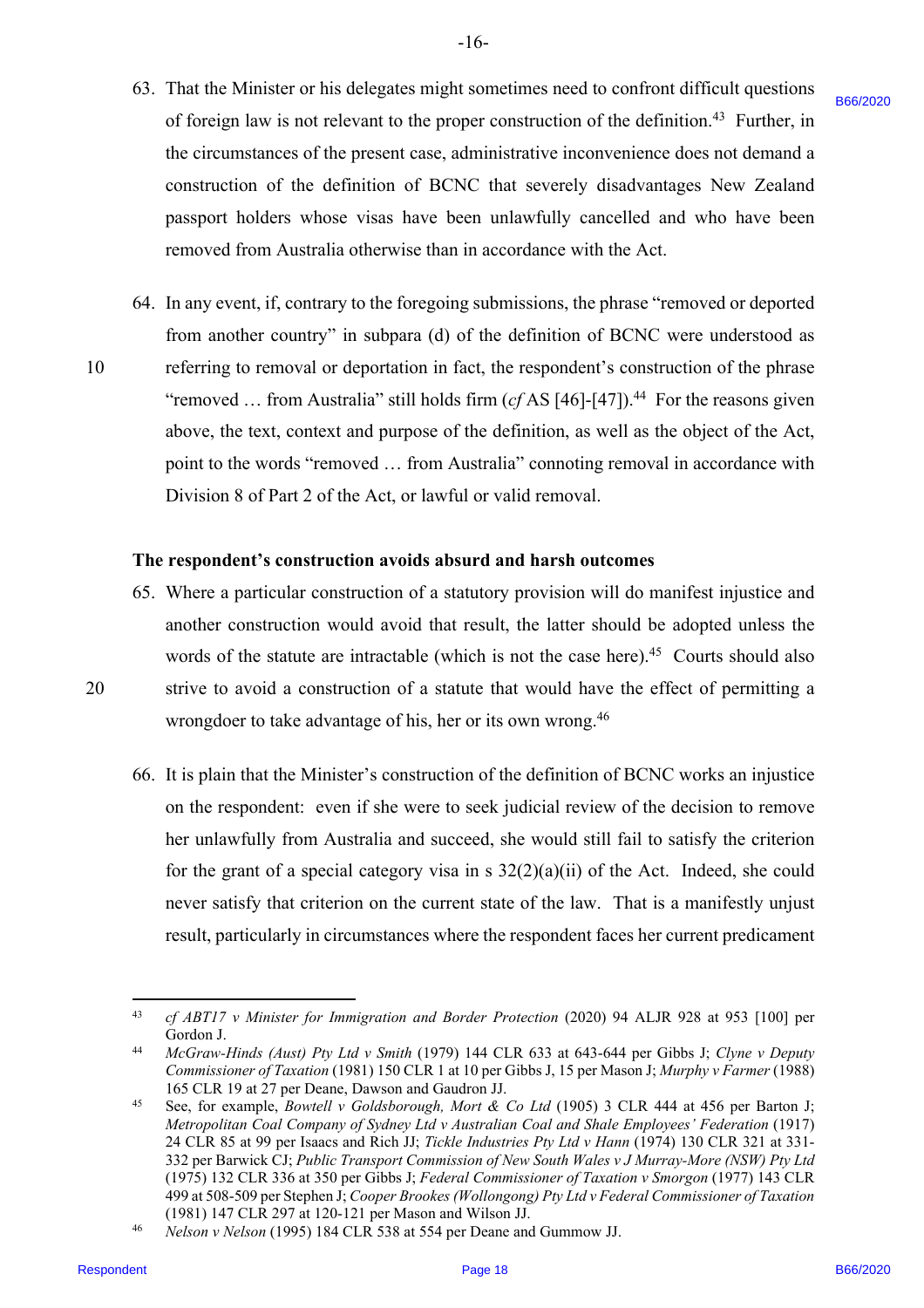as a consequence of unlawful acts – purported cancellation and removal – by officers of as <sup>a</sup> consequence of unlawful acts — purported cancellation and removal — by officers of the Commonwealth (cf AS [55.2]). Other New Zealand passport holders whose visas have been cancelled unlawfully and who have been removed from Australia consequent have been cancelled unlawfully and who have been removed from Australia consequent upon those decisions face the same predicament. upon those decisions face the same predicament.

 $-17-$ 

- 67. Further, a consequence of the Minister's construction is that a decision to remove or 67. Further, a consequence of the Minister's construction is that <sup>a</sup> decision to remove or deport a New Zealand passport holder in bad faith or for an improper purpose would deport a New Zealand passport holder in bad faith or for an improper purpose would result in his or her inability to satisfy the criterion in s  $32(2)(a)(ii)$ , even if that decision were found by a court on judicial review to be affected by jurisdictional error. That were found by a court on judicial review to be affected by jurisdictional error. That 10 consequence is avoided if the respondent's construction is adopted. consequence is avoided if the respondent's construction is adopted.
	- 68. Contrary to AS [56], the proposition that regulations can be made for the purposes of 68. Contrary to AS [56], the proposition that regulations can be made for the purposes of ss 32(2)(b) and (c) goes nowhere, for they might not ever be promulgated. It is also ss 32(2)(b) and (c) goes nowhere, for they might not ever be promulgated. It is also unrealistic – and unfair – to expect a New Zealand passport holder, who might not be unrealistic — and unfair — to expect a New Zealand passport holder, who might not be legally represented, to have the foresight to enjoin his or her removal from Australia lest legally represented, to have the foresight to enjoin his or her removal from Australia lest he or she be prevented from being granted a special category visa in the future because he or she be prevented from being granted a special category visa in the future because he or she was removed from Australia otherwise than in accordance with the Act (*cf* AS [56]). (cf AS [56]).

### 20 **Principle of legality** 20 'Principle of legality

- 69. Not only does the statutory context support the meaning of the words "removed … from 69. Not only does the statutory context support the meaning ofthe words "removed ... from Australia" for which the respondent contends; so does the principle of legality. Australia" for which the respondent contends; so does the principle of legality.
- 70. Where different constructional choices are open, statutes are to be construed so that they 70. Where different constructional choices are open, statutes are to be construed so that they do not encroach upon fundamental rights and freedoms at common law. The principle do not encroach upon fundamental rights and freedoms at common law. The principle of legality may be expressed as a common law presumption against a parliamentary of legality may be expressed as <sup>a</sup> common law presumption against <sup>a</sup> parliamentary intention to infringe upon such rights and freedoms. $47$  In the absence of clear words or necessary implication, courts will not interpret legislation as abrogating or contracting necessary implication, courts will not interpret legislation as abrogating or contracting fundamental rights or freedoms.<sup>48</sup> A rationale for the principle of legality is to require 30 the Parliament to confront squarely, and take responsibility for, what it is doing. the Parliament to confront squarely, and take responsibility for, what it is doing. Fundamental rights cannot be overridden by general or ambiguous words because too Fundamental rights cannot be overridden by general or ambiguous words because too great a risk exists that the full implications of their unqualified meaning may have passed unnoticed in the democratic process.<sup>49</sup> But Communescalia (cf AM [55.21]). Other New Zealand purspair balders whose visa-<br>have been canceled culowintly and via bure been connoved from Anuttain examples<br>upon these exacts are upon the distribution of the Minister

<sup>&</sup>lt;sup>47</sup> Attorney-General (SA) v Corporation of the City of Adelaide (2013) 249 CLR 1 (City of Adelaide) at 30-31 [42] per French CJ. 31 [42] per French CJ. 47

<sup>&</sup>lt;sup>48</sup> *City of Adelaide* at 66 [148] per Heydon J (dissenting in the result). 48

<sup>&</sup>lt;sup>49</sup> R v Secretary for Home Department; ex parte Simms [2000] 2 AC 115 at 131 per Lord Hoffmann, cited in *City of Adelaide* at 66 [148] per Heydon J. in City of Adelaide at 66 [148] per Heydon J. 49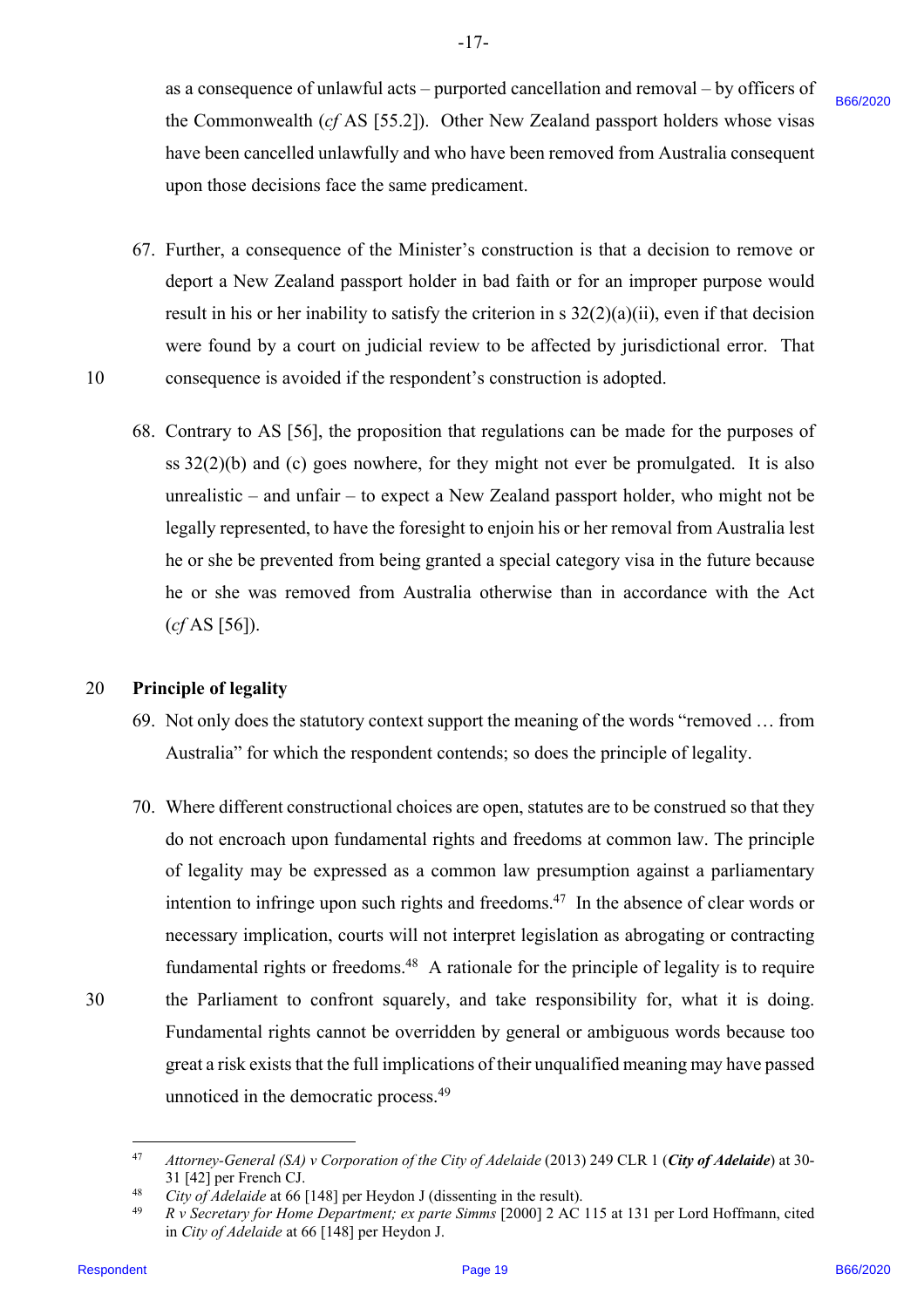- 71. The principle is based on an assumption that it is highly improbable that the Parliament 71. The principle is based on an assumption that it is highly improbable that the Parliament would overthrow fundamental principles, infringe rights or depart from the general would overthrow fundamental principles, infringe rights or depart from the general system of law without expressing its intention with irresistible clearness.<sup>50</sup> The presumption is not merely a common sense guide to what a parliament in a liberal presumption is not merely <sup>a</sup> common sense guide to what <sup>a</sup> parliament in <sup>a</sup> liberal democracy is likely to have intended; it is a working hypothesis known to Parliament democracy is likely to have intended; it is <sup>a</sup> working hypothesis known to Parliament and the courts upon which statutory language will be interpreted.<sup>51</sup>
- 72. Displacement of the strong<sup>52</sup> presumption of legality has variously been described to 10 require: "clear and unambiguous words",<sup>53</sup> "irresistible clearness",<sup>54</sup> "express words of plain intendment",<sup>55</sup> "clear words or necessary implication"<sup>56</sup> and "clearness which admits of no doubt".<sup>57</sup> In the absence of express language or necessary implication, even the most general words are taken to be subject to the basic rights of the individual.<sup>58</sup> 10
- 73. The application of the legality principle is not limited to the protection of rights, 73. The application of the legality principle is not limited to the protection of rights, freedoms or immunities that are hard-edged, of long standing, or recognised and freedoms or immunities that are hard-edged, of long standing, or recognised and enforceable or otherwise protected at common law. The principle extends to the enforceable or otherwise protected at common law. The principle extends to the protection of fundamental principles and systemic values. It exists to protect from inadvertent and collateral alteration rights, freedoms, principles and values that are inadvertent and collateral alteration rights, freedoms, principles and values that are 20 important within our system of representative and responsible government under the important within our system of representative and responsible government under the rule of law.<sup>59</sup> The right of a visitor to Australia to have her character assessed by reference to valid determinations of her right to hold an existing visa and to have her application to enter Australia, lawfully, determined by valid judgments made in the past, application to enter Australia, lawfully, determined by validjudgments made in the past, according to law, fall within the broad categories of fundamental rights so identified. To according to law, fall within the broad categories of fundamental rights so identified. To have one's rights determined by reference to determinations made validly according to have one's rights determined by reference to determinations made validly according to 71. The projected based on an sourcepton that is in biggivly proposite law the Patitimore in the matter of the special particles with the matter of the special particles with a streame strength is interesting in the speci

<sup>50</sup> *Coco v The Queen* (1994) 179 CLR 427 at 437 per Mason CJ, Brennan, Gaudron and McHugh JJ, cited Coco v The Queen (1994) 179 CLR 427 at 437 per Mason CJ, Brennan, Gaudron and McHugh JJ, cited with approval in *Electrolux Home Products Pty Ltd v Australian Workers' Union* (2004) 221 CLR 309 with approval in Electrolux Home Products Pty Ltd v Australian Workers' Union (2004) 221 CLR 309 (*Electrolux*) at 329 [21] per Gleeson CJ. Gleeson CJ noted that the phraseology is sourced in the (Electrolux) at 329 [21] per Gleeson CJ. Gleeson CJ noted that the phraseology is sourced in the reasoning of O'Connor J in Potter v Minahan (1908) 7 CLR 277 at 304, in turn citing a passage from 50 Maxwell on Statutes (4<sup>th</sup> ed, 1905) at 122.

Maxwell on Statutes ( $4<sup>th</sup>$  ed, 1905) at 122.<br><sup>51</sup> Electrolux at 329 [21] per Gleeson CJ, citing R v Secretary for the Home Department; Ex parte Pierson [1998] AC 539 at 587, 589 per Lord Steyn.<br><sup>52</sup> Presumed by the nature of the words used to describe what is required to displace the presumption.<br><sup>53</sup> Colonial Sugar Refining Co Ltd v Melbourne Harbour Trust Commissioners Sl [1998] AC 539 at 587, 589 per Lord Steyn.

<sup>52</sup> Presumed by the nature of the words used to describe what is required to displace the presumption.

Lord Warrington of Clyffe. Lord Warrington of Clyffe. 53

<sup>54</sup> *Bropho v Western Australia* (1990) 171 CLR 1. Bropho v Western Australia (1990) 171 CLR 1. 54

<sup>&</sup>lt;sup>55</sup> Annetts v McCann (1990) 170 CLR 596 (Annetts) at 598 per Mason CJ, Deane and McHugh JJ. 55

<sup>56</sup> *Wentworth v New South Wales Bar Association* (1992) 176 CLR 239 at 252 per Deane, Dawson, Toohey Wentworth v New South Wales Bar Association (1992) 176 CLR 239 at 252 per Deane, Dawson, Toohey and Gaudron JJ. 56

<sup>&</sup>lt;sup>57</sup> Magrath v Goldsborough, Mort & Co Ltd (1932) 47 CLR 121 at 128 per Rich J, 134 per Dixon J.<br><sup>58</sup> Plaintiff S157/2002 v Commonwealth (2003) 211 CLR 476 at 492 [30] per Gleeson CJ, citing Annetts at s7 Magrath v Goldsborough, Mort & Co Ltd (1932) 47 CLR 121 at 128 per Rich J, 134 per Dixon J.

<sup>598</sup> per Mason CJ, Deane and McHugh JJ.<br><sup>59</sup> Lee v New South Wales Crime Commission (2013) 251 CLR 196 at 310 [313] per Gageler and Keane JJ. 58 598 per Mason CJ, Deane and McHugh JJ.

<sup>59</sup>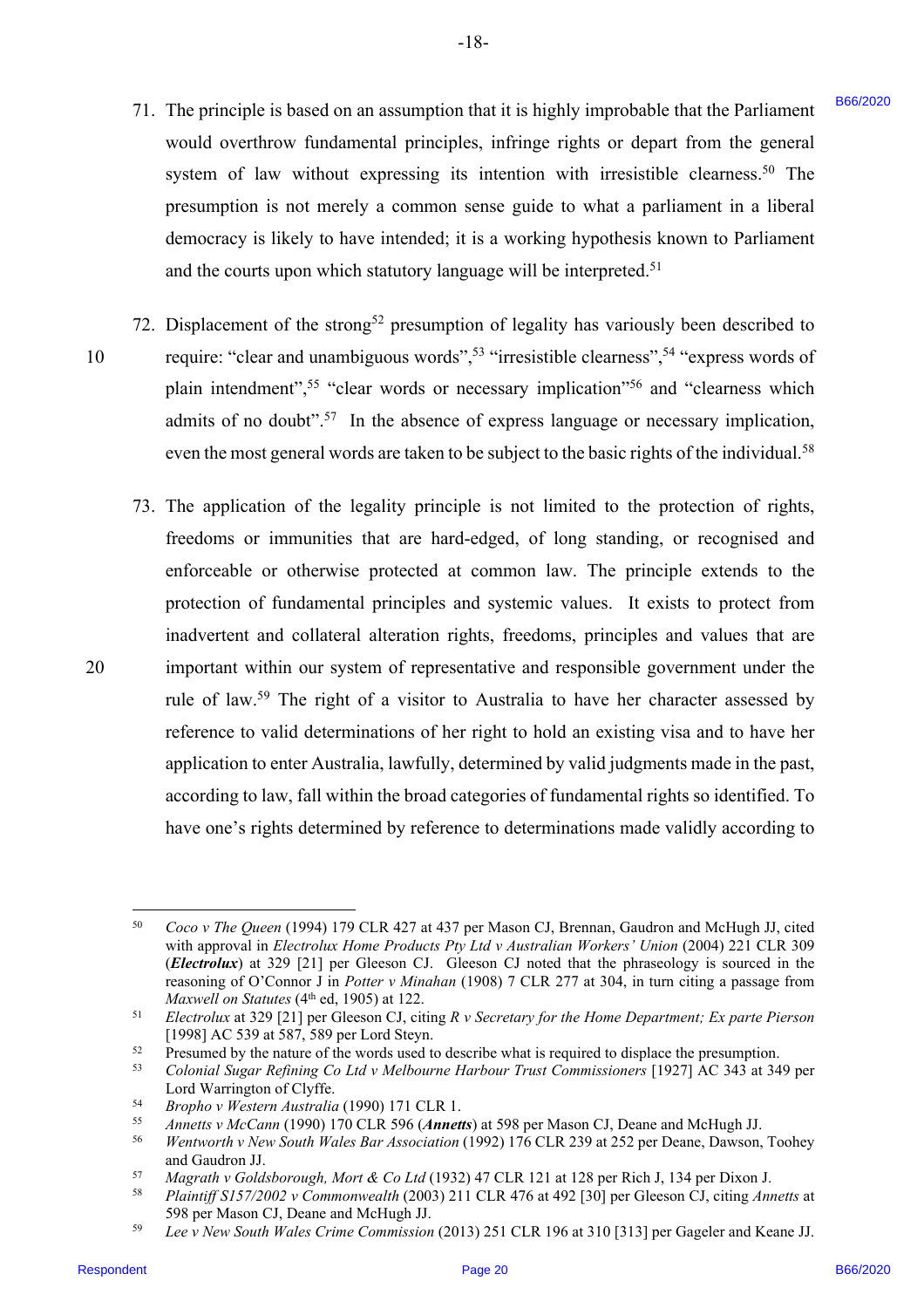law is an application of the systemic value on which the instrument of the Constitution law is an application of the systemic value on which the instrument of the Constitution is founded: the rule of law.<sup>60</sup>

- 74. At AS [49]-[52], the Minister is critical of the respondent's reliance on the legality 74. At AS [49]-[52], the Minister is critical of the respondent's reliance on the legality principle. Undoubtedly, the power in s  $51(xix)$  of the *Constitution* is wide<sup>61</sup> but it is not unfettered.<sup>62</sup> As the legality principle dictates, where that wide power is sought to be used to undermine a fundamental right (that is, to have one's eligibility to hold an used to undermine a fundamental right (that is, to have one's eligibility to hold an Australian visa decided by reference to determinations made validly according to law), Australian visa decided by reference to determinations made validly according to law), the statutory power must be described in clear and unambiguous terms. That is not the the statutory power must be described in clear and unambiguous terms. That is not the 10 case here. case here.
- 75. The Minister's submissions at AS [52] misunderstand how the legality principle, as a canon of construction, supports the interpretation of the definition of BCNC for which canon of construction, supports the interpretation of the definition of BCNC for which the respondent contends. It is not the case that the respondent simply "left" Australia, the respondent contends. It is not the case that the respondent simply "left" Australia, thereby giving up a "right" to be automatically granted a visa upon her return. The thereby giving up <sup>a</sup> "right" to be automatically granted a visa upon her return. The decision to cancel her visa was void for jurisdictional error. There was no basis in law decision to cancel her visa was void for jurisdictional error. There was no basis in law validly to remove the respondent from Australia. These injustices ought not to flow into validly to remove the respondent from Australia. These injustices ought not to flow into the decision to deny the respondent a new visa unless clear and unambiguous language the decision to deny the respondent <sup>a</sup> new visa unless clear and unambiguous language requires that result. requires that result. in fourthaint the mloc of loca,<sup>62</sup><br>
24. At AS [199][52], the Virtusler is critical of the respondent's reduces on the legality<br>
principle Undonted Page 1020 payer is a Stitled of the Constrainer on its edge 101 pair of t

20 20

30

10

76. The principle of legality points against interpreting the words "removed ... from Australia" in the definition of BCNC as including the unlawful, purported removal for Australia" in the definition of BCNC as including the unlawful, purported removal for which the Minister argues. The phrase ought to be read down so that it requires removal from Australia under Division 8 of Part 2 of the Act. from Australia under Division 8 of Part 2 of the Act.

# **An analogous case**  An analogous case

77. This Court's judgment in Park Oh Ho v Minister of State for Immigration and Ethnic *Affairs* (1989) 167 CLR 637 (*Park Oh Ho*) is, in some respects, similar to the present Affairs (1989) 167 CLR 637 (Park Oh Ho) is, in some respects, similar to the present case. There, a deportation order made by a delegate of the Minister against the case. There, a deportation order made by a delegate of the Minister against the 30 appellants had been set aside, ab initio, for having been made for an ulterior purpose. appellants had been set aside, ab initio, for having been made for an ulterior purpose. This Court held that the phrase in the former s 39(1) of the Act, "where an order for the This Court held that the phrase in the former <sup>s</sup> 39(1) of the Act, "where an order for the deportation of a person is in force", did not apply to a deportation order that was void deportation of <sup>a</sup> person is in force", did not apply to <sup>a</sup> deportation order that was void ab initio. It was also held that the word "deportee" in s 39(6) of the Act did not apply to ab initio. It was also held that the word "deportee" in <sup>s</sup> 39(6) of the Act did not apply to

<sup>60</sup> *Abebe* at 560 [137] per Gummow and Hayne JJ, citing, with approval, *Australian Communist Party v*  Abebe at 560 [137] per Gummow and Hayne JJ, citing, with approval, Australian Communist Party v Commonwealth (1951) 83 CLR 1 at 193 per Dixon J. 60

<sup>61</sup> *Hwang v Commonwealth* (2005) 80 ALJR 125 at 130 [18] per McHugh J; *Koroitamana v Commonwealth*  Hwang v Commonwealth (2005) 80 ALJR 125 at 130 [18] per McHugh J; Koroitamana v Commonwealth (2006) 227 CLR 31 at 38 [11] per Gummow, Hayne and Crennan JJ. (2006) 227 CLR 31 at 38 [11] per Gummow, Hayne and Crennan JJ. 61

<sup>62</sup> *Pochi v Macphee* (1982) 151 CLR 101 at 109 per Gibbs CJ. Pochi v Macphee (1982) 151 CLR 101 at 109 per Gibbs CJ. 62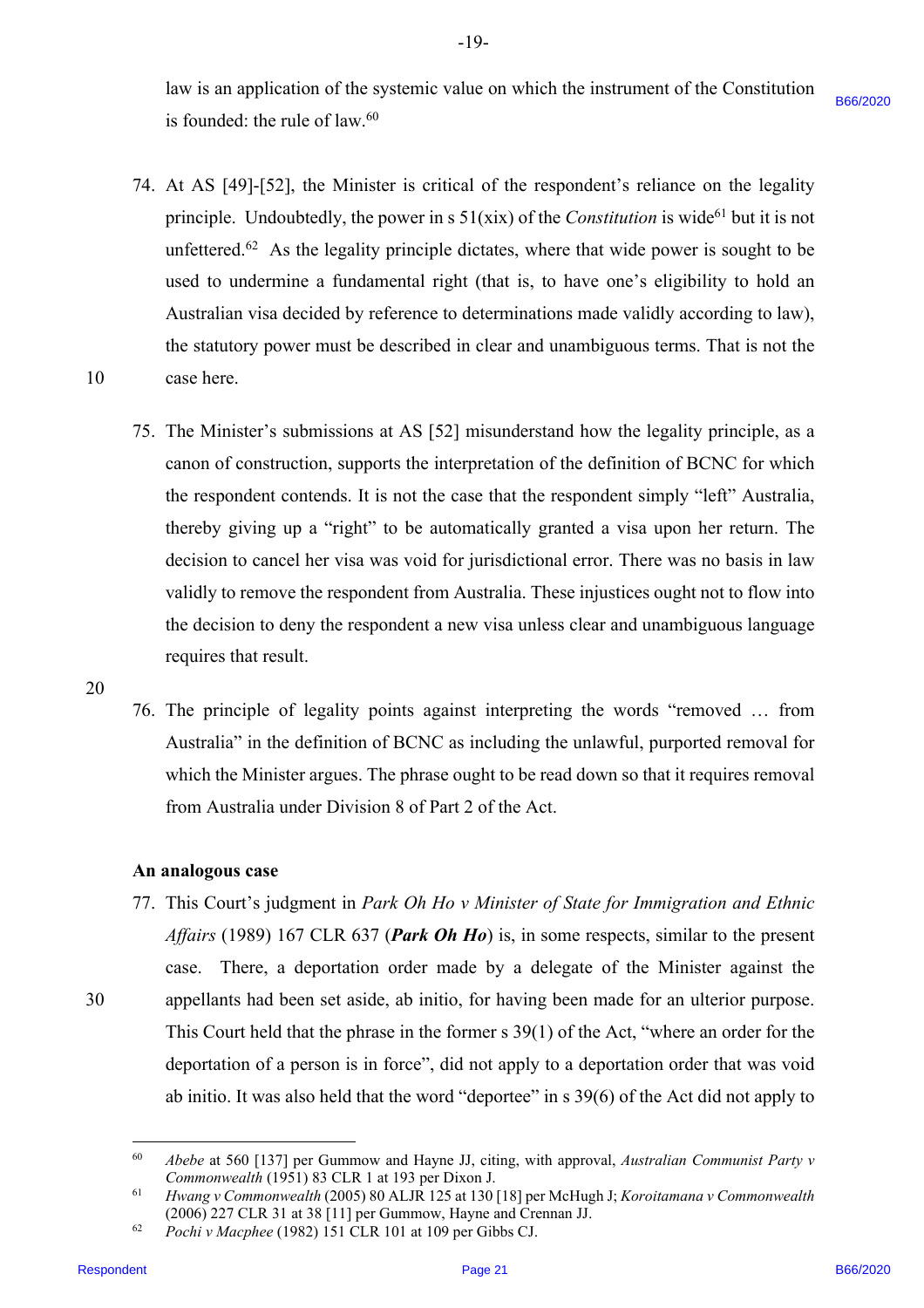the appellants whose status as deportees was dependent on there being a valid the appellants whose status as deportees was dependent on there being <sup>a</sup> valid deportation order in force. As Kirby J observed in Ruddock v Taylor (2005) 222 CLR 612 at 657 [164], Park Oh Ho "supports the principle that the quashing by a court of an administrative decision that forms the basis for detention has a retrospectivo effect on administrative decision that forms the basis for detention has <sup>a</sup> retrospective effect on the legality of such detention" The separation and such a subset of the system of the system of the system of the system of the system of the system of the system of the system of the system of the system of the system of the system of the system of the

78, Similady, tho quashing of the cancollation decision had a retrospective effect on the 78, Similarly, the quashing of the cancellation decision had <sup>a</sup> retrospective effect on the legality of the respondent's purported removal from Australia, She was never <sup>a</sup> legality of the respondent's purported removal from Australia, She was never a "removee" (as defined in s 5(1) of the Act) or "removed ... from Australia" (within the meaning of the definition of BCNC). 10 meaning of the definition of BCNC).

79. For the foregoing reasons, the appeal ought to be dismissed, with costs.

# Part VI: Estimate of time for oral argument

80. The respondent anticipates that she will require one-and-a-half hours for the 80. The respondent anticipates that she will require one-and-a-half hours for the presentation of her oral argument

Dated 15 lanuary 2021 Dated 15 January 2021

10

20

Stephen Keim SC Bora Kaplan Kate Slack Nine Wentworth Chambers Higgins Chambers Higgins Chambers Nine Wentworth Chambers Higgins Chambers (02) 88ls 9249 ' (07)31129230 (07) 3229 0381 (02) 8815 9249 (07) 3112 9230 Higgins Chambers (07) 3229 0381 s.keim@higginschambers.com.au s.keim@higginschambers.com.au bdk@ninewentworth.com.au kslack@qldbar.asn.au

Counsel for the respondent

20 Stephen Kein Black Vstack

Bora Kaplan bdk@ninewentworth.com.au kslack@qldbar.asn.au

Ks/acle<br>Kate Slack